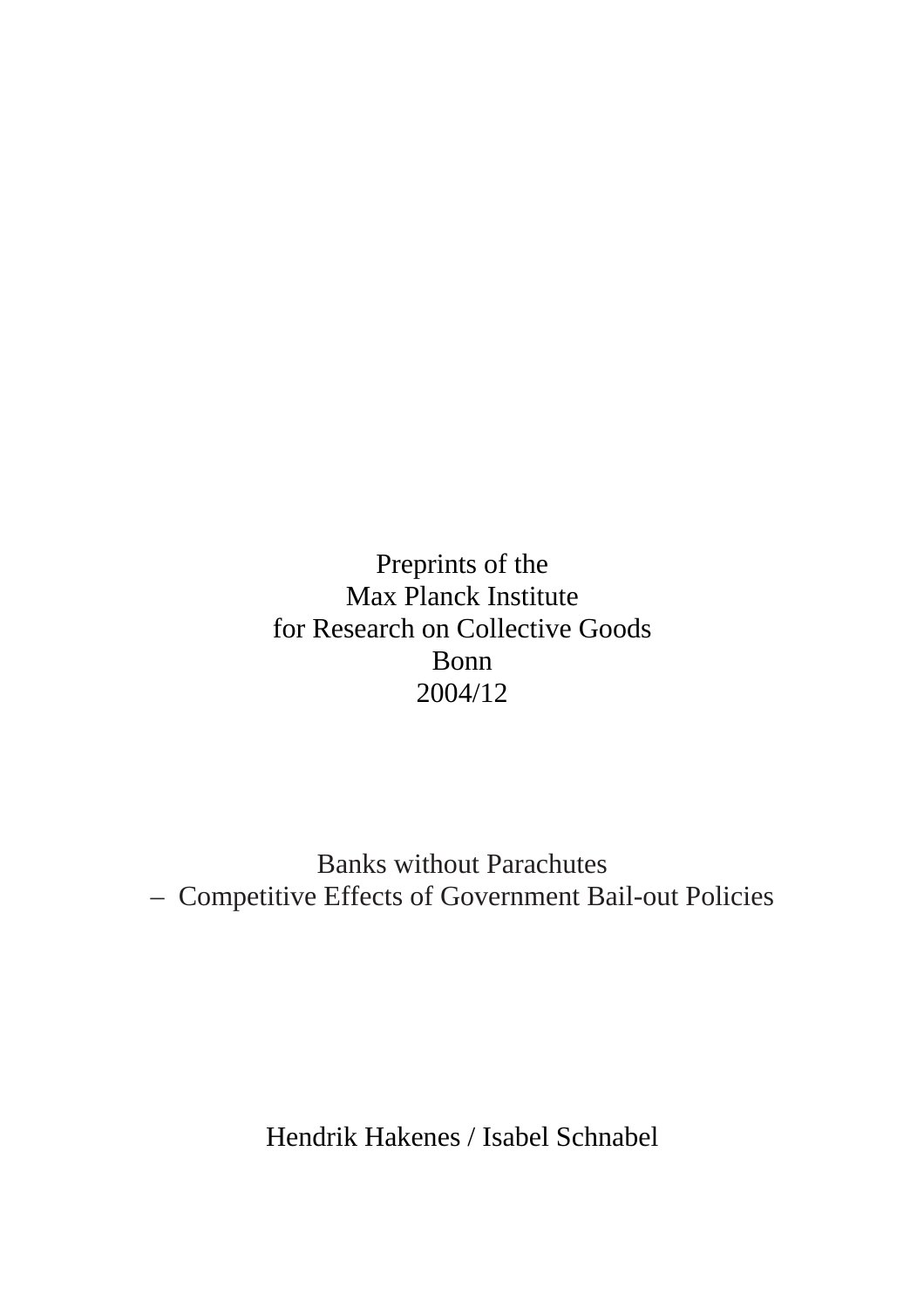

# **Banks without Parachutes – Competitive Effects of Government Bail-out Policies**

Hendrik Hakenes Isabel Schnabel

November 2004

Max Planck Institute for Research on Collective Goods, Kurt-Schumacher-Str. 10, D-53113 Bonn http://www.mpp-rdg.mpg.de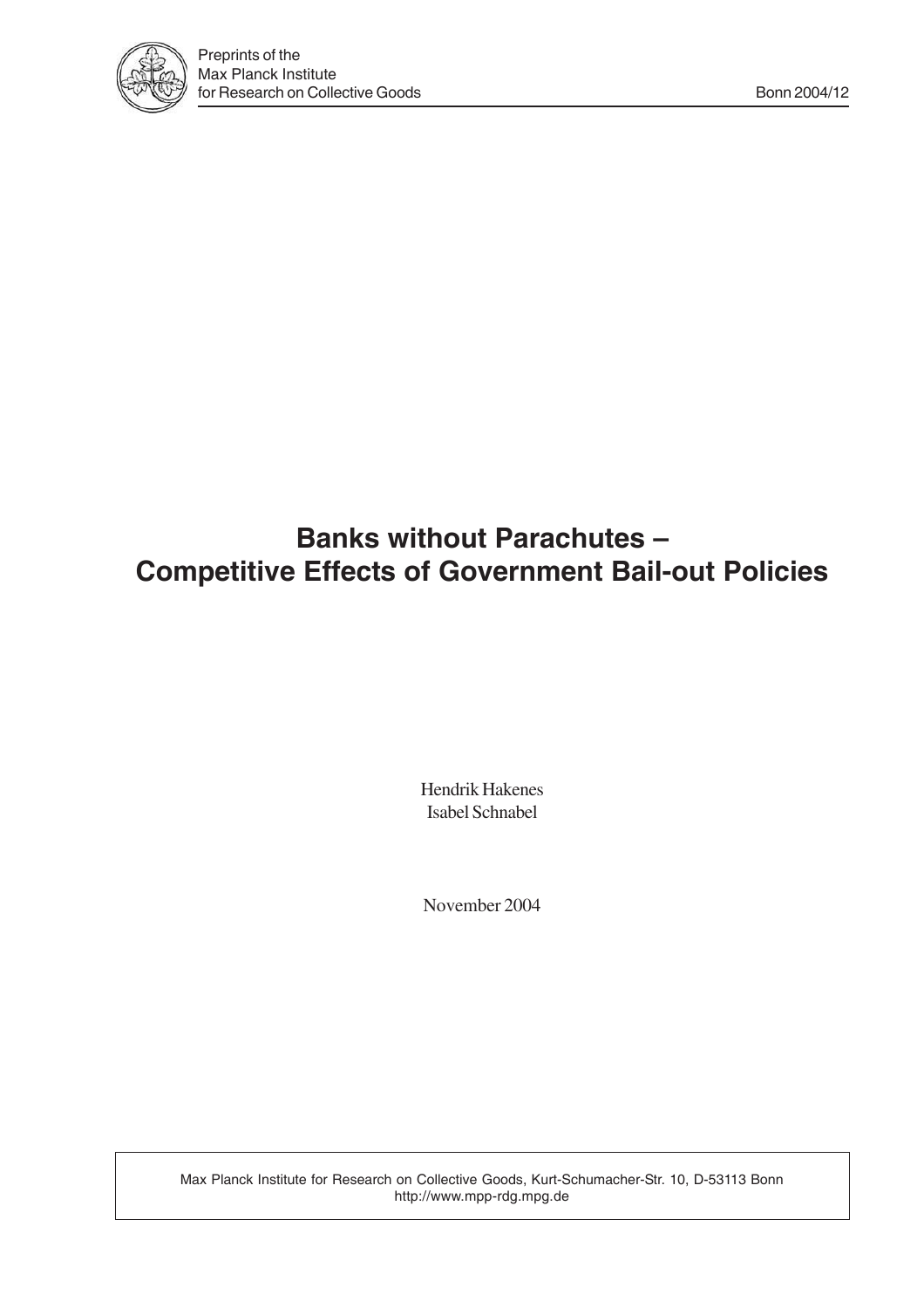# **Banks without Parachutes — Competitive Effects of Government Bail-out Policies**†

Hendrik Hakenes<sup>∗</sup> and Isabel Schnabel∗∗

Max Planck Institute for Research on Collective Goods, Bonn

**Abstract:** The explicit or implicit protection of banks through government bail-out policies is a universal phenomenon. We analyze the competitive effects of such policies in two models with different degrees of transparency in the banking sector. Our main result is that the bail-out policy unambiguously leads to higher risk-taking at those banks that do not enjoy a bail-out guarantee. The reason is that the prospect of a bail-out induces the protected bank to expand, thereby intensifying competition in the deposit market and depressing other banks' margins. In contrast, the effects on the protected bank's risk-taking and on welfare depend on the transparency of the banking sector.

**Keywords:** Government bail-out, banking competition, transparency, "too big to fail", financial stability.

**JEL-Classification:** G21, G28, L11.

<sup>&</sup>lt;sup>†</sup>We thank Jürgen Eichberger, Christoph Engel, Christa Hainz, Bernd Rudolph, Eva Terberger, Dmitri Vinogradov and especially Martin Hellwig, as well as conference participants of the Annual Conference of the German Economic Association in Dresden 2004, the Annual Conference of the German Finance Association in Tübingen 2004, the "Workshop on Efficiency, Competition, and Regulation in Banking" in Sulzbach 2004 and the conference "Governance and the Efficiency of Economic Systems" of the Sonderforschungsbereich Transregio 15 in Gummersbach 2004, and seminar participants at the University of Frankfurt and at the Max Planck Institute for Collective Goods in Bonn for helpful comments and suggestions. All errors are our own.

<sup>∗</sup>Address: Max Planck Institute for Research on Collective Goods, Kurt-Schumacher-Str. 10, 53113 Bonn, Germany, hakenes@coll.mpg.de, Phone: +49-228-91416-25, Fax: +49-228-91416-21.

<sup>∗∗</sup>**Corresponding author**. Address: Max Planck Institute for Research on Collective Goods, Kurt-Schumacher-Str. 10, 53113 Bonn, Germany, schnabel@coll.mpg.de, Phone: +49-228-91416- 65, Fax: +49-228-91416-21.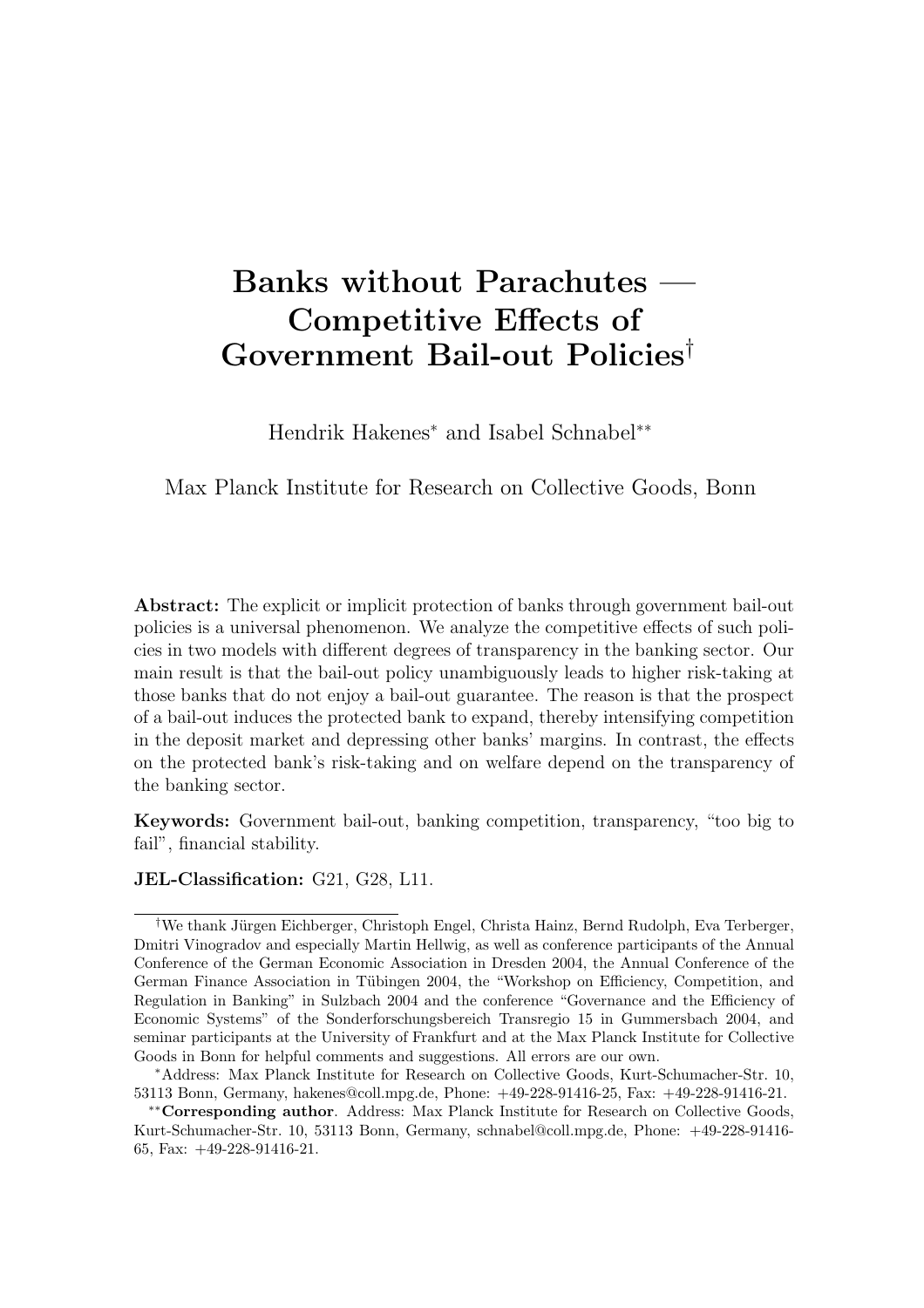# **1 Introduction**

In most countries, part of the banking sector is protected through implicit or explicit government guarantees. Some of these guarantees, such as deposit insurance, affect all banks more or less in the same way; others privilege a subset of banks, such as public banks or large banks that are "too big to fail". Such asymmetric bail-out policies are the subject of our study.

Political and academic discussions have focused on the detrimental effects of such guarantees on the risk-taking behavior of the protected banks. In contrast, the reactions of the remaining banks in the banking system have not been dealt with in the literature. We close this gap by analyzing the competitive effects of government bail-out policies on those banks that do not enjoy a public guarantee. An understanding of other banks' reactions is indispensable for the judgment of overall welfare effects of public bail-out policies.

The relevance of such competitive effects can be illustrated with an example from Japan. Since the 1990s, Japanese private banks' profitability has been compromised by thin interest margins. These have been attributed to the competition from government financial institutions as well as from (mostly large) banks receiving disguised subsidies.<sup>1</sup> In particular, private banks face strong competition from Japan's postal savings system, the biggest deposit taker in the world, which benefits from an explicit government guarantee and tax exemptions and is subject to limited prudential supervision. The extent of welfare losses arising from this type of "unfair competition" (Fukao, p. 25, 2003b) depends essentially on how smaller private banks adjust their risk-taking in reaction to shrinking profitability due to the subsidization of public and larger banks.

The relationship between banks' profit margins and their risk-taking is one of the central themes in the literature on competition and stability in the banking sector. The basic idea is that competition tends to reduce rents in the banking sector. In reaction, banks increase their asset risk because of the well-known risk-shifting problem described by Jensen and Meckling (1976). Similarly, public bail-out guarantees to a subset of banks lead to a reduction of rents at the competitor banks. Hence there will be a risk-shifting problem at those banks that are not expected to be bailed out. This effect will be the driving force in our model.

Our starting point is a paper by Allen and Gale (2000, chapter 8.3), in which the tradeoff between competition and stability is analyzed in a static agency model.<sup>2</sup> Because of its clarity and simplicity, the model is well-suited to capture the effect of the size of rents on banks' risk-taking behavior. Like Allen and Gale, we model competition on the liabilities side of banks' balance sheets in a Cournot fashion.

<sup>&</sup>lt;sup>1</sup>See Fukao (2003a,b) and Kashyap (2002) for an extensive overview of these problems. See also the diagnosis in the Annual Report of the Bank for International Settlements (2002, pp. 133).

<sup>&</sup>lt;sup>2</sup>See also Allen and Gale  $(2004)$ .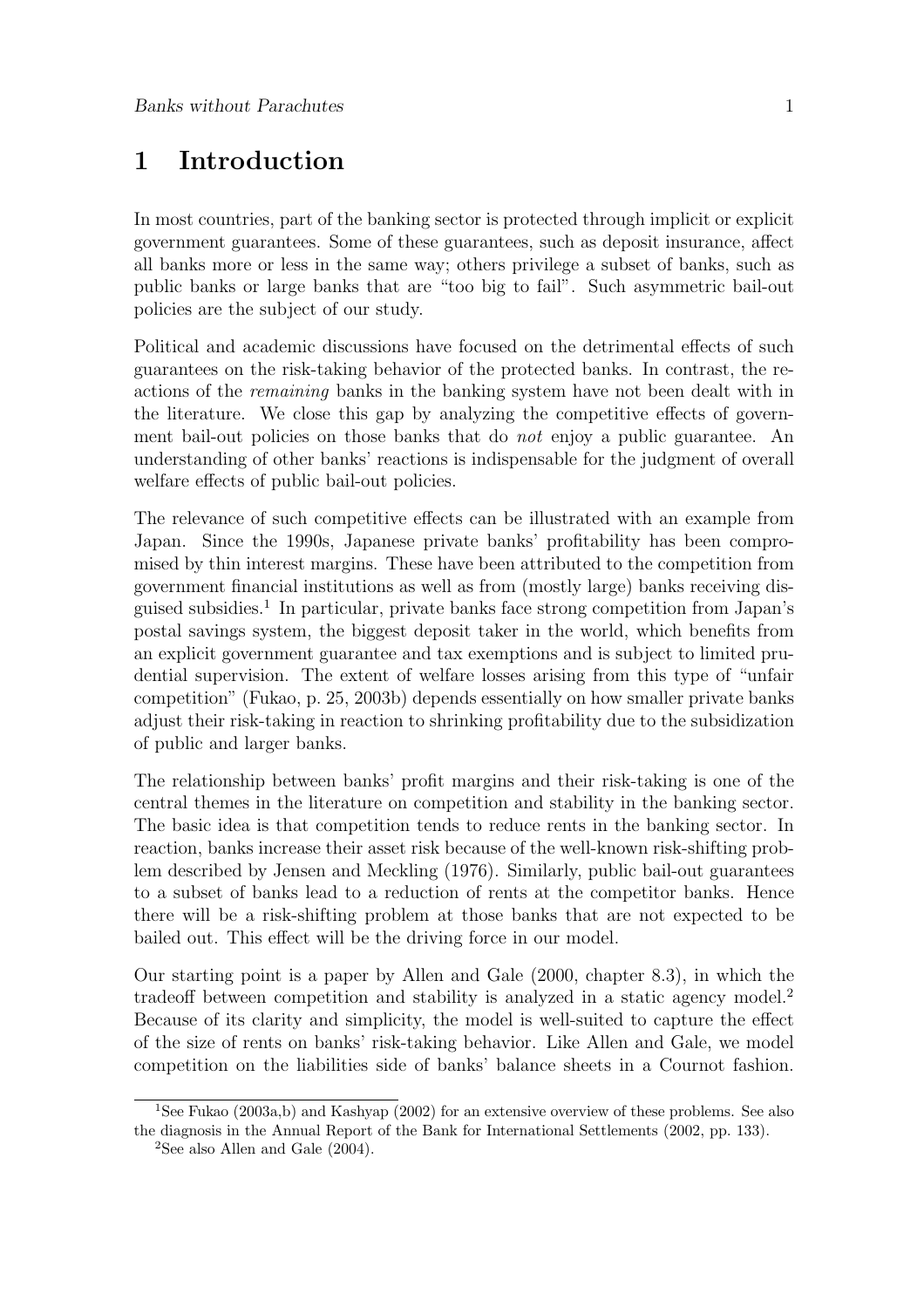However, we modify their model by introducing an asymmetric government bailout policy: some banks are bailed out with higher probabilities than others. In contrast to Allen and Gale, who assume full deposit insurance for all banks, depositors care about the risk of banks' assets and demand default premia in order to be compensated for expected losses from bank insolvencies.

Moreover, we consider two time structures with different patterns of information revelation:<sup>3</sup> In the first model, banks are opaque in the sense that depositors cannot observe risk before setting deposit rates. Hence, default premia are set before deposit volumes and risk choices are determined.<sup>4</sup> In the second model, we reverse the timing. Depositors can observe their bank's risk choice and the level of deposits before setting default premia. We call banks transparent in this case.

Our main result is that the government bail-out policy unambiguously leads to higher risk-taking at banks that do *not* enjoy a government guarantee. The reason is that the subsidization induces the protected bank to expand its deposit volume, no matter whether banks are opaque or transparent. Since deposit volumes are strategic substitutes in our model, the competitor banks react by decreasing their deposit volumes. However, the overall effect on aggregate deposits is positive so that there is an increase in the deposit rate, depressing the competitor banks' margins and inducing them to take higher risks.

Another important result concerns the protected bank's risk-taking. Contrary to conventional wisdom, the effect of the guarantee on the protected bank appears to depend on the transparency in the banking sector. In the model with opaque banks, the protected bank may have lower incentives to take risks, because the subsidy increases the bank's rents.<sup>5</sup> With transparent banks, risk-taking unambiguously increases in the bail-out probability. Here, the argument is similar to that in the literature discussing excessive risk-taking in the context of unfairly priced deposit insurance.

The overall effect on welfare is ambiguous. With opaque banks, a government bailout policy increases welfare for many parameter constellations ex ante, while welfare is generally reduced in the model with transparent banks. Hence welfare effects are much more complicated than suggested by public discussions of government bailout policies and depend, among other things, on the information structure in the banking sector.

The paper proceeds as follows: Section 2 contains a brief review of the related literature. In section 3, we derive the competitive effects of an asymmetric bailout policy for the cases of opaque and transparent banks. In both models, we first analyze the monopoly case and then the oligopoly case, in which banks have different

<sup>&</sup>lt;sup>3</sup>Matutes and Vives (2000) use similar time structures in their analysis of the tradeoff between competition and stability.

<sup>&</sup>lt;sup>4</sup>This is the time structure chosen by Allen and Gale (2000, chapter 8.3).

 $5$ This effect is comparable to that of Keeley (1990) and Allen and Gale (2000, chapter 8).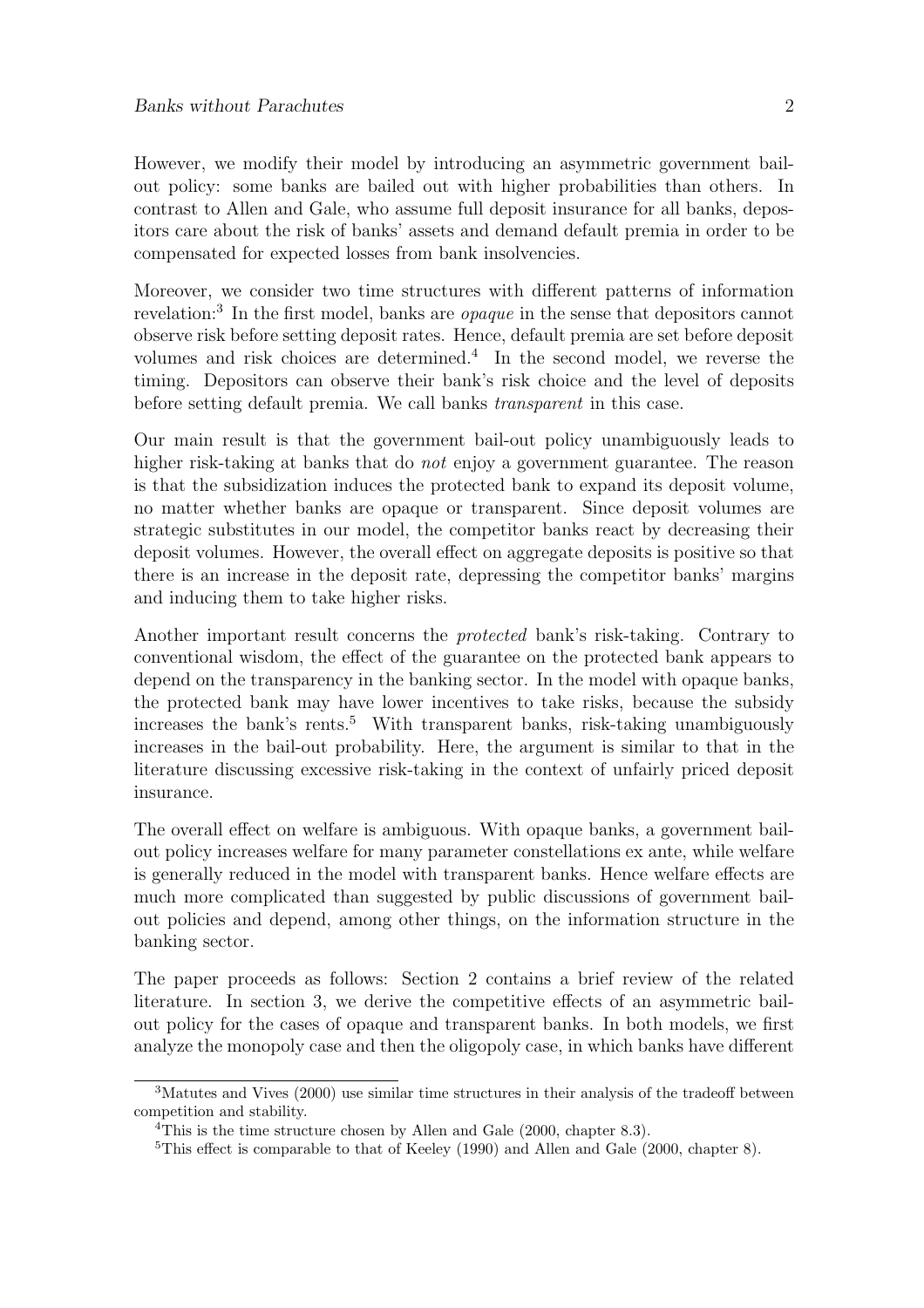bail-out probabilities. Welfare implications are discussed for each model. Section 4 summarizes our major findings and discusses some extensions to our model.

## **2 Related literature**

Our paper is related to two strands of literature: first, to the extensive literature on competition and stability in the banking sector; and second, to the literature on the effects of public bail-out guarantees.

A paper by Keeley (1990) was the first of a large number of papers to establish the trade-off between competition and stability in the banking sector. In a simple model, Keeley shows that the reduction of rents through competition exacerbates the riskshifting problem at banks caused by limited liability and/or unfairly priced deposit insurance.<sup>6</sup> Hence, the creation of "charter value" (i. e., the present discounted value of future rents) through restrictions on competition can induce banks to refrain from overly risky behavior if the expected loss of the charter value is larger than the expected gains from increased risk-taking.<sup>7</sup>

The work by Keeley has been extended in a number of ways, with differing conclusions about the existence of the presumed tradeoff. Allen and Gale (2000, chapter 8.3) generalize Keeley's results in a static agency model, confirming the negative relationship between competition and stability.<sup>8</sup> While the tradeoff appears to be robust to the introduction of product differentiation,<sup>9</sup> it typically breaks down in the presence of competition in loan markets (and not just deposit markets).<sup>10</sup> Dynamic models yield contradictory results.<sup>11</sup>

Similar to the theoretical literature, the empirical literature yields ambiguous results about the trade-off between competition and stability. Keeley (1990) presents some evidence for the view that the surge in bank failures in the 1980s in the United States may be explained by the disappearance of monopoly rents in banking due to financial deregulation. Similarly, the accumulation of systemic banking crises in developed and developing countries in the past two decades has been attributed to

<sup>&</sup>lt;sup>6</sup>This literature review is restricted to the papers most closely related to ours. For more detailed surveys on the relationship between competition and stability in banking, see Canoy, van Dijk, Lemmen, de Mooij, and Weigand (2001) and Carletti and Hartmann (2003). Allen and Gale (2004) provide a useful overview of what type of models tends to yield what type of results regarding the sign of the relationship between competition and stability.

<sup>7</sup>For analyses of regulatory responses, see Hellmann, Murdoch, and Stiglitz (2000) and Repullo (2004).

<sup>8</sup>This framework will be used as the basis of our analysis.

<sup>9</sup>See Matutes and Vives (2000) and Cordella and Yeyati (2002).

 $10$ See Koskela and Stenbacka (2000), Caminal and Matutes (2002), and Boyd and De Nicolò (2004).

<sup>&</sup>lt;sup>11</sup>See Hellmann, Murdoch, and Stiglitz  $(2000)$ , Perotti and Suarez  $(2002)$ , Repullo  $(2004)$ , and Allen and Gale (2000, chapter 8.4).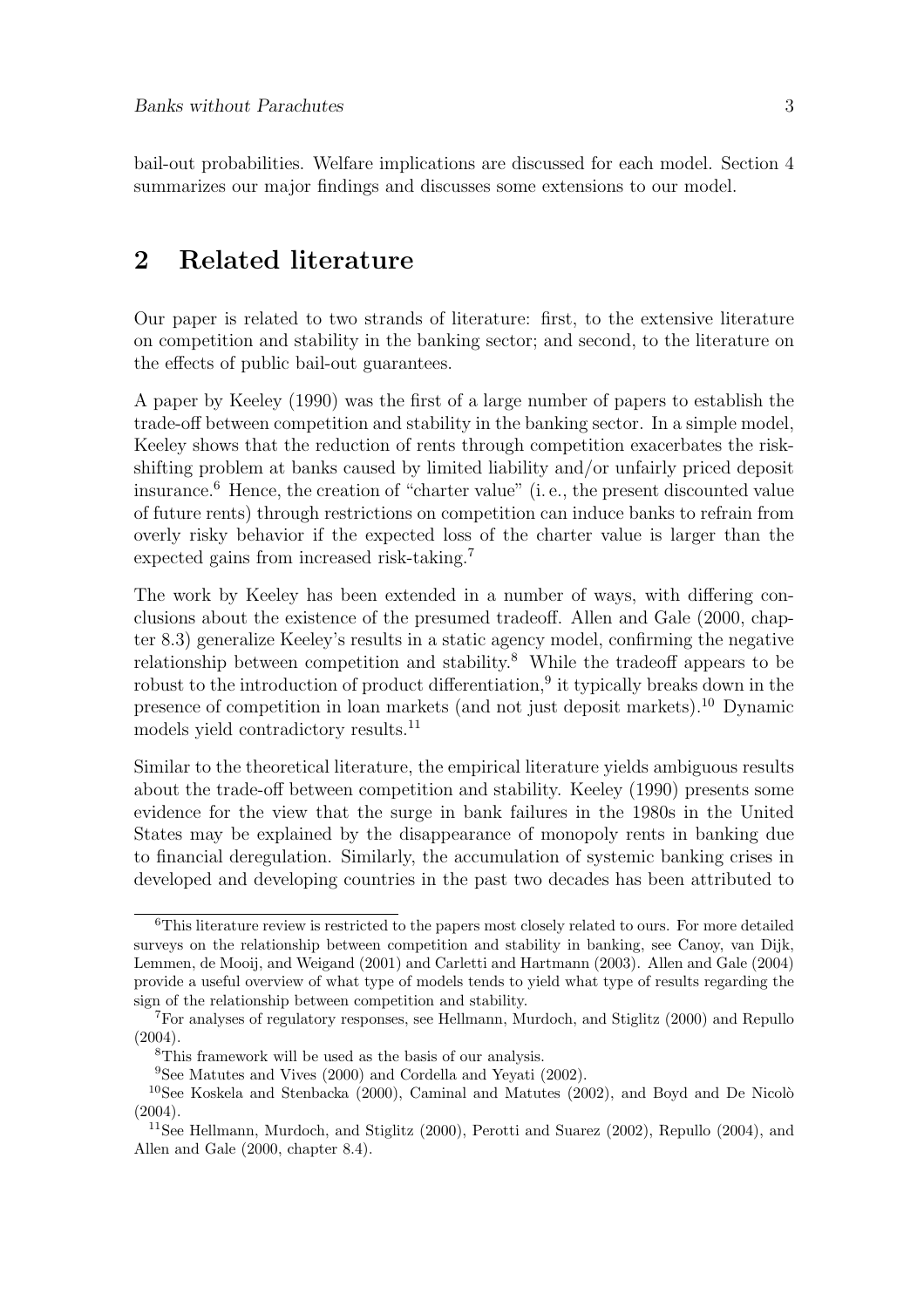financial liberalization, which has also been shown to be accompanied by declining charter values in banking (see Demirguc-Kunt and Detragiache, 1999).<sup>12</sup> In contrast, a recent cross-country study by Beck, Demirguc-Kunt, and Levine (2003) shows that systemic banking crises are less likely in countries with more concentrated banking sectors, but more likely in countries with tighter restrictions on entry and banking activities. These findings are inconsistent with the "charter value hypothesis", according to which crises should be less likely in the latter case as well. De Nicolò, Bartholomew, Zaham, and Zephirin (2003) find that the probability of the failure of the five largest banks is positively correlated with bank concentration. This also contradicts the charter value hypothesis.

The second strand of literature related to our paper concerns the effects of public bail-out guarantees. With respect to public banks, the literature is scarce. The most important empirical findings are that government ownership of banks is pervasive all over the world and that it tends to be associated with poorly operating financial systems and slower growth performance.<sup>13</sup> The evidence on the relationship between the governmental ownership of banks and banking stability is mixed.<sup>14</sup>

In contrast, there are a fairly large number of papers on the so-called "too-bigto-fail" (hereafter TBTF) problem. Large banks may be subject to an incentive problem because the public authorities cannot credibly commit to not supporting these banks when failure is impending. The effects on risk-taking are similar to the ones discussed in the deposit insurance literature. In fact, a TBTF policy can be described as a complete insurance of all deposits and other liabilities at zero costs. Since Merton (1977), it has been well-known that unfair deposit insurance entails a risk-shifting problem, similar to the problem arising from limited liability.<sup>15</sup> Hence one may expect that a more concentrated banking sector with TBTF banks entails higher risk-taking at the largest banks, and thus higher fragility.<sup>16</sup> Since a higher concentration implies less competition, this result is just the opposite of what would be predicted by the "charter value literature" described above.<sup>17</sup> Our paper aims to resolve this apparent contradiction.

 $12$ In a similar vein, Demirguc-Kunt, Laeven, and Levine (2004) find that banks' interest margins are higher in countries with tighter restrictions on competition in banking.

<sup>13</sup>See Barth, Caprio, and Levine (2001) and Porta, de Silanes, and Shleifer (2002).

<sup>14</sup>Caprio and Martinez Peria (2000) find that government ownership tends to increase bank fragility. In contrast, Barth, Caprio, and Levine (2004) show that there is no robust impact of government ownership on bank fragility, once one controls for banking regulation and supervisory practices.

<sup>15</sup>See Matutes and Vives (1996, 2000) for theoretical analyses of the relationship between deposit insurance, competition, and bank stability. Empirical evidence for the adverse effects of deposit insurance on banking stability has been presented by Demirguc-Kunt and Detragiache (2002).

<sup>&</sup>lt;sup>16</sup>Erlenmaier and Gersbach (2001) show that, in the absence of risk-shifting problems, a TBTF policy dominates random bail-out schemes in terms of welfare, whereas the random scheme leads to higher stability.

<sup>&</sup>lt;sup>17</sup>The possibility of risk reduction through the commitment to a bail-out policy has also been noted by Cordella and Yeyati (2003).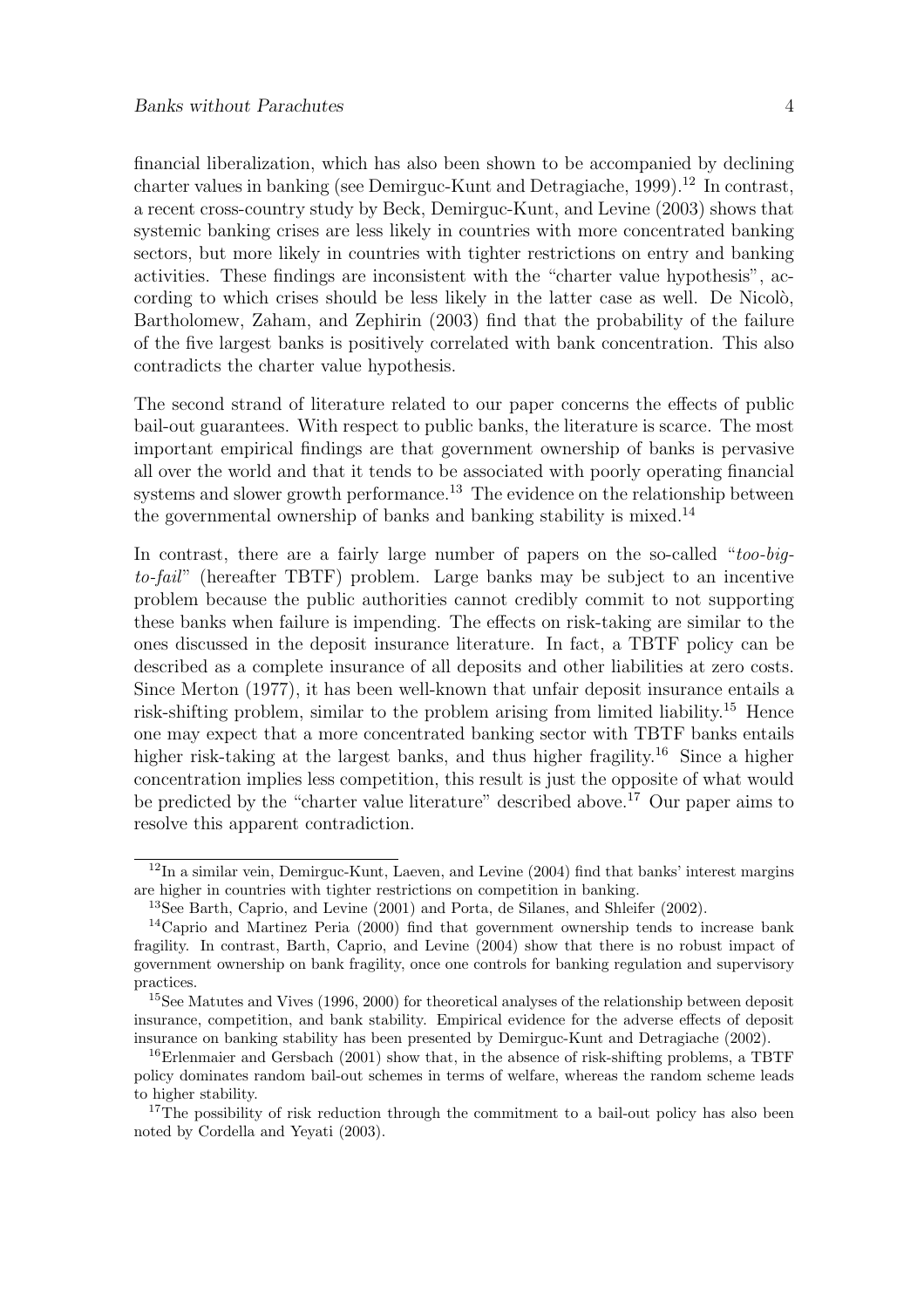The TBTF problem also seems to be an empirically relevant phenomenon. Boyd and Gertler (1994) document a TBTF problem at the largest commercial banks in the United States in the 1980s. Schnabel (2003, 2004) describes a similar phenomenon at the so-called "great banks" in Germany at the time of the Great Depression. The episode studied most intensively is the near-failure of Continental Illinois in 1984 and the consequent public announcement by regulators that the 11 largest US banks were too big to be allowed to fail. In an event study, O'Hara and Shaw (1990) find significant positive abnormal returns for TBTF banks after the announcement, which is consistent with the existence of a positive subsidy to TBTF banks. Studies using bond market data tend to confirm the existence of conjectural government guarantees.<sup>18</sup>

Another strand of the empirical literature looks at the question whether the prospect of becoming TBTF is a motivation for bank mergers.<sup>19</sup> While Benston, Hunter, and Wall (1995) reject this hypothesis for the years 1981 to 1986, the evidence for the 1990s in Kane (2000) and Penas and Unal (2001) is consistent with the hypothesis.

The main difference between bail-out policies and deposit insurance is that the former affect different banks asymmetrically if bailout probabilities differ across banks. This asymmetry has not been modeled explicitly in the existing literature. For example, there is no literature on the impact of a TBTF policy on smaller banks. O'Hara and Shaw (1990) find negative effects on banks not included in the list of banks deemed to be "too big to fail" and attribute this finding to the self-financing character of the deposit insurance system. Apart from this finding, we were not able to find any theoretical or empirical paper dealing with the banks that are "too small to be saved". Our paper contributes to closing this gap.

## **3 The model**

The basic setup of our model is similar to the one in Allen and Gale (2000, chapter 8.3). We consider an economy with n chartered banks, indexed by  $i = 1, \ldots, n$ . Bank  $i$  collects deposits  $d_i$  and invests them in risky projects. Projects yield per invested unit a return  $y_i$  with probability  $p(y_i)$ , otherwise they return zero. The success probability is a decreasing and concave function of the target return, i. e.  $p'(y_i) < 0$ , and  $p''(y_i) \leq 0$ . Each bank can choose the "risk level" of its investment by fixing  $y_i$ . The aggregate amount of deposits in the economy is  $D = \sum_{i=1}^n d_i$ . Depositors demand an expected return  $R(D)$ , with  $R'(D) > 0$  and  $R''(D) \geq 0$ . Banks and depositors are assumed to be risk neutral.

So far the model is identical to the one by Allen and Gale (2000, chapter 8.3). However, Allen and Gale assume that deposits are fully insured, so that depositors

<sup>18</sup>See Flannery and Sorescu (1996) and Morgan and Stiroh (2002).

<sup>&</sup>lt;sup>19</sup>This argument is similar to the dynamic arguments in the literature on competition and stability. It was first stated by Hunter and Wall (1989) and Boyd and Graham (1991).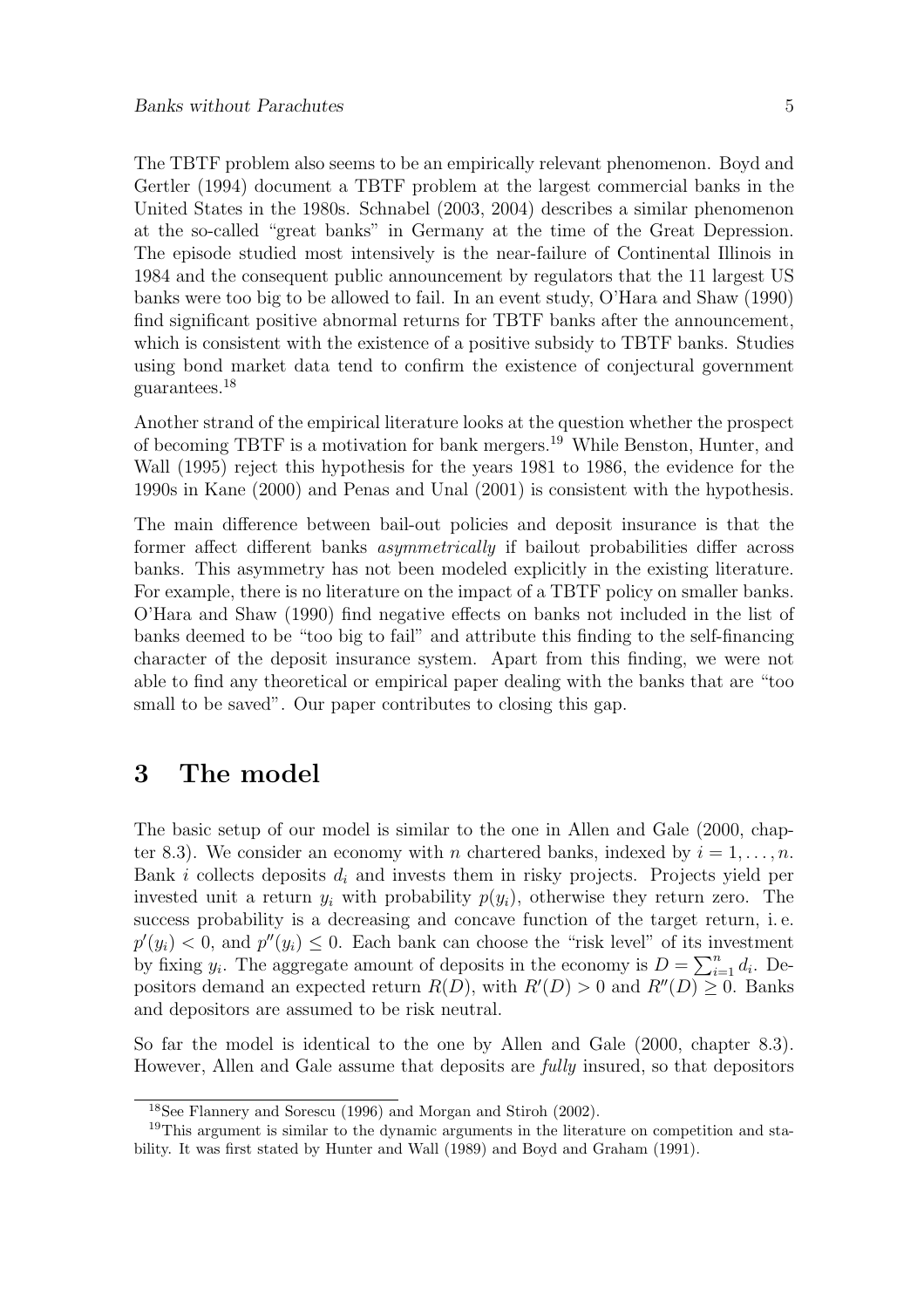do not need to care about default probabilities. In contrast, we assume that bank  $i$  is bailed out by the government with probability  $\beta_i \in [0; 1]$  in the case of failure.<sup>20</sup> The government can commit itself to this exogenous bail-out probability.<sup>21</sup> Given this, depositors are repaid with probability  $p(y_i) + \beta_i (1 - p(y_i))$ , while with probability  $(1 - \beta_i) (1 - p(y_i))$ , they receive nothing. In order to obtain an expected return of  $R(D)$ , they demand a nominal return of  $\rho_i R(D)$ ; the "default premium"  $\rho_i$  will depend on  $\beta_i$  and  $y_i$ .

The expected profit of bank  $i$  consists of three factors: the probability of success  $p(y_i)$ , the deposit volume  $d_i$ , and some "margin" given by the difference between  $y_i$  and the nominal repayment  $\rho_i R(D)$ . It hence is a function of four endogenous variables, namely its risk level  $y_i$ , its default premium  $\rho_i$ , its deposit volume  $d_i$ , and the competitors' deposit volume  $D_{-i} = \sum_{k \neq i} d_k = D - d_i$ ,

$$
\Pi_i(y_i, \rho_i, d_i, D_{-i}) = p(y_i) \left[ y_i d_i - \rho_i R(d_i + D_{-i}) d_i \right] = p(y_i) d_i \left[ y_i - \rho_i R(D) \right]. \tag{1}
$$

Within this setting, we define two games characterized by the degrees of transparency in the banking sector, modeled through different time patterns of actions and information revelation.<sup>22</sup> In each game, we first discuss the monopoly case with  $n = 1$ . This yields insights into the banks' incentives to take risks and expand volume, abstracting from competitive effects. These insights will be useful in the subsequent analysis of the oligopoly case.

### **3.1 Opaque banks**

In the first model, depositors set the default premia  $\rho$  before banks choose their deposit volumes d and their target returns  $y$  (see figure 1). This means that depositors cannot exert any market discipline because they cannot react to the actual risk-taking of banks, which is revealed only after depositors have set the default premia. Therefore, we call banks opaque in this case. The model structure is equivalent to a commitment problem, in which banks cannot commit to a particular risk level. If there were a possibility for commitment or if the risk-taking of banks were contractible, depositors could discipline banks by demanding default premia rising with risk-taking. The given time structure generates a moral hazard problem between depositors and banks, known as risk-shifting or asset substitution.<sup>23</sup>

 $^{20}$ Depositors in our model should be thought of as investors who are not (fully) insured through a deposit insurance scheme. Because of the risk neutrality of depositors,  $\beta_i$  can also be interpreted as the fraction of deposits that the government refunds in the case of bank failure.

<sup>21</sup>A relaxation of the exogeneity assumption is discussed in section 4.

 $22$ Similar time structures have been used by Matutes and Vives (2000).

<sup>&</sup>lt;sup>23</sup>To give the market for deposits a micro foundation, assume that we have an auctioneer who first asks each infinitesimal depositor j to report her individual supply function  $r^{j}(D)$  for deposits, and the default premium  $\rho_i^j$  she would demand from each bank i. We assume that depositors are homogenous and name identical functions  $r^{j}(D)$  and values  $\rho_i^j$ . The auctioneer aggregates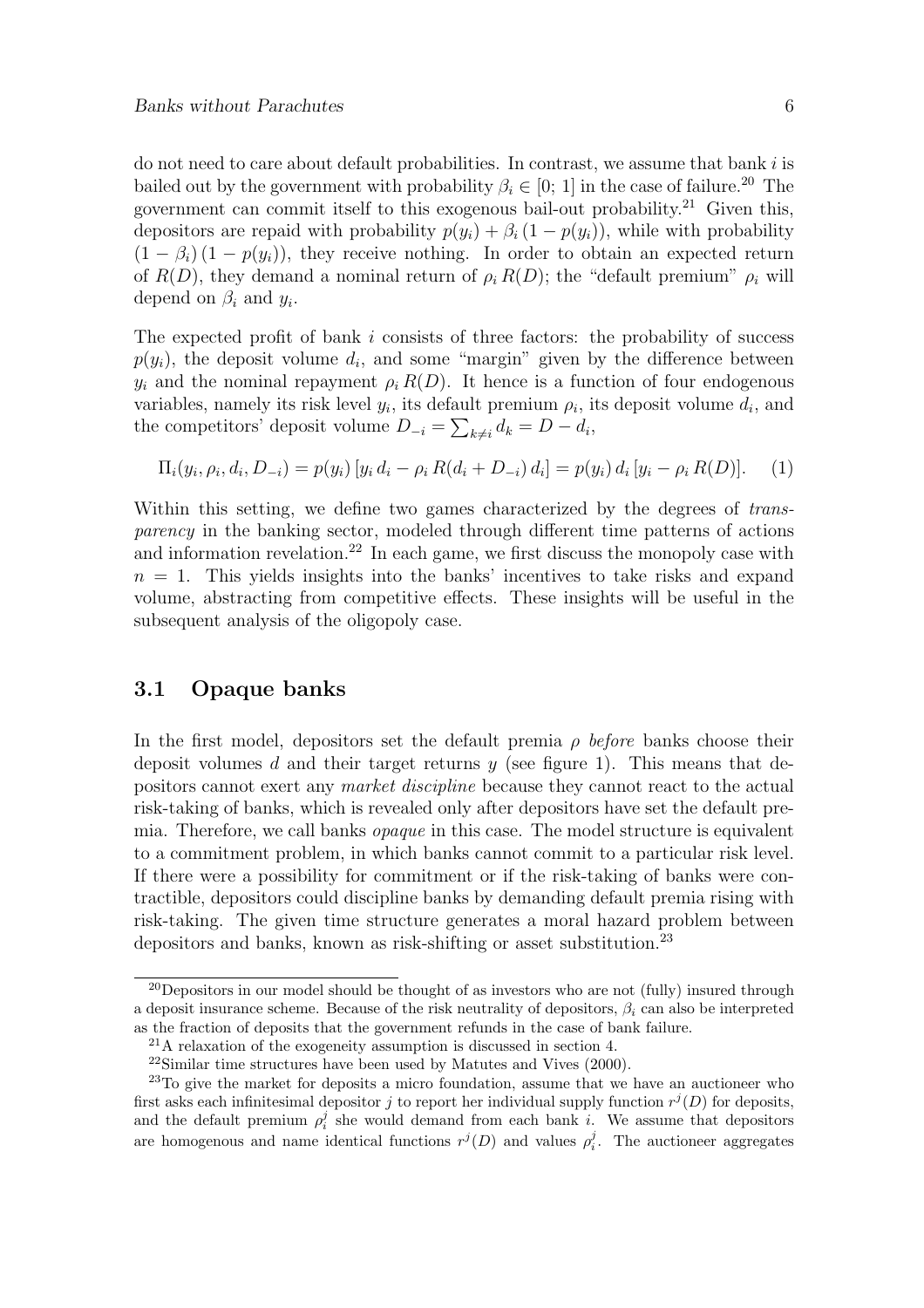Figure 1: Time structure when banks are opaque

- For each bank i, the government announces a bail-out probability  $\beta_i$ .
- Depositors (anticipating  $d_i$  and  $y_i$ ) set a default premium  $\rho_i$ .
- Banks choose  $d_i$  (anticipating  $y_i$ ),  $R(D)$  is determined in the deposit market.
- Banks choose  $y_i$  and invest.
- Projects mature and return  $y_i$  with probability  $p(y_i)$ . Banks pay  $\rho_i R(D)$  to their depositors if possible. Otherwise, the government pays  $\rho_i R(D)$  with probability  $\beta_i$ .

#### **3.1.1 Monopoly**

To abstract from competitive effects, we first look at the case with only one bank  $(n = 1)$ , so that  $D = d_1$ . For readability, we omit all indices. As usual, we analyze the problem backwards. First, we determine y for given  $\beta$ , d, and  $\rho$ ,

$$
\frac{\partial \Pi}{\partial y} = d \left[ p(y) + \left[ y - \rho R(d) \right] p'(y) \right] = 0. \tag{2}
$$

If a solution to (2) exists, it is unique given our assumptions on  $p(y)$ .<sup>24</sup> Thus the maximization yields an implicit function  $y(d, \rho)$ , from which we can derive

$$
y_d = \frac{\partial y}{\partial d} = \underbrace{\frac{\rho p'(y) R'(d)}{2p'(y) + [y - \rho R(d)] p''(y)}}_{-} > 0.
$$

The intuition for the positive relationship between risk and deposit volume is straightforward. If d rises,  $\rho R(d)$  goes up, and the bank compensates the shrinking margin by increasing y. Analogously,

$$
y_{\rho} = \frac{\partial y}{\partial \rho} = \underbrace{\frac{p'(y) R(d)}{2p'(y) + [y - \rho R(d)] p''(y)}}_{-} > 0.
$$

An increase in  $\rho$  reduces the margin, which is compensated for by raising the risk level  $y^{25}$  We now turn to the determination of the deposit volume. Banks choose d

the supply,  $R(D) = \int r^{j}(D) d j$ , and communicates supply and default premia to the banks. Now each bank i chooses a volume  $d_i$  and communicates it to the auctioneer. Then the auctioneer determines the aggregate deposit volume  $D = \sum_i d_i$  and the risk-free market rate  $R(D)$ , and he fixes the nominal deposit rate  $\rho_i R(D)$  for each bank.

<sup>&</sup>lt;sup>24</sup>Below we will see cases where a solution does not exist for all  $\beta$ .

<sup>&</sup>lt;sup>25</sup>Notice that both results are driven by the same mechanism, namely a decrease in the margin that translates into an increase in risk. This mechanism is central to the "charter value literature".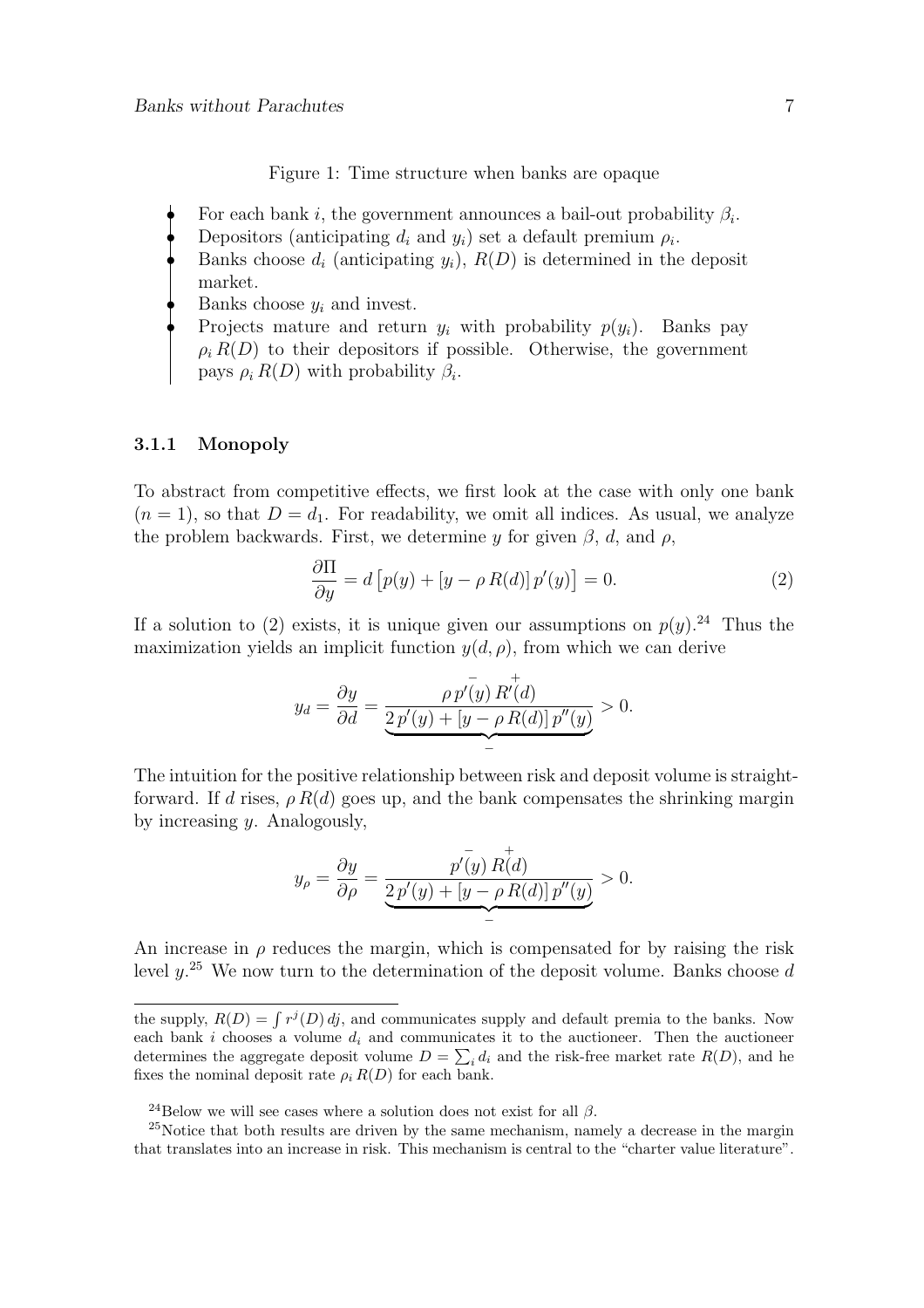given the default premium  $\rho$  and anticipating y. Incorporating the dependence of y on d and  $\rho$  into the profit function (1), the bank's expected profits are given by

$$
\Pi = p(y(d, \rho)) d [y(d, \rho) - \rho R(d)]. \tag{3}
$$

The first-order condition for this maximization problem yields an implicit relation between d and  $\rho$ , which we denote by  $d(\rho)$ . To keep our proofs tractable, we assume from now on that  $R(d)$  and  $p(y)$  are linear functions.<sup>26</sup> We can then derive the following lemma.<sup>27</sup>

**Lemma 1 (Optimal** d for given  $\rho$ ) The optimal deposit volume decreases in the default premium, i.e.,  $d'(\rho) < 0$ .

As before, an increasing default premium reduces the margin  $y - \rho R(d)$ . The bank can react by either increasing y or decreasing d. Lemma 1 implies that  $d$  decreases in any case. This rules out the possibility that there is a strong increase in  $y$ , accompanied by a weak increase in d.

Finally, we turn to the determination of  $\rho$ . Anticipating y and d, depositors set a fair default premium  $\rho$ , so that they obtain an expected return of  $R(d)$ , yielding

$$
\rho = \frac{1}{p(y) + \beta (1 - p(y))}.
$$
\n(4)

The default premium  $\rho$  does not directly depend on d. However, there is an indirect dependence through y. The resulting function  $\rho(d)$  is characterized by lemma 2.

**Lemma 2 (Fair**  $\rho$  for given d) The fair default premium increases in the deposit volume, i.e.,  $\rho'(d) > 0$ .

The intuition for this result is as follows: An increase in d reduces the margin  $y-\rho R(d)$ . The bank compensates for this reduction by increasing risk, inducing the depositors to demand a higher default premium. The increase in  $\rho$  provokes further risk-shifting, leading to a multiplier effect, reinforcing the initial effect. Hence, the overall effect on the default premium is positive.

In equilibrium, the default premium must be fair, given the anticipated deposit volume, and the deposit volume has to be optimal, given the default premium. Therefore, we can determine the equilibrium by looking at the intersection of the two curves  $d(\rho)$  and  $\rho(d)$ . Figure 2 displays such equilibria for two different bail-out policies  $\beta$ , taking into account the results from lemmata 1 and 2. The following proposition characterizes the effects of different bail-out policies on the equilibrium.

<sup>&</sup>lt;sup>26</sup>This assumption is stronger than actually required. What we need is that  $R(d)$  and  $p(y)$  do not bend too much in the neighborhood of the equilibrium, so that they can be approximated reasonably well by a first-order Taylor-approximation.

<sup>&</sup>lt;sup>27</sup>All proofs can be found in the appendix.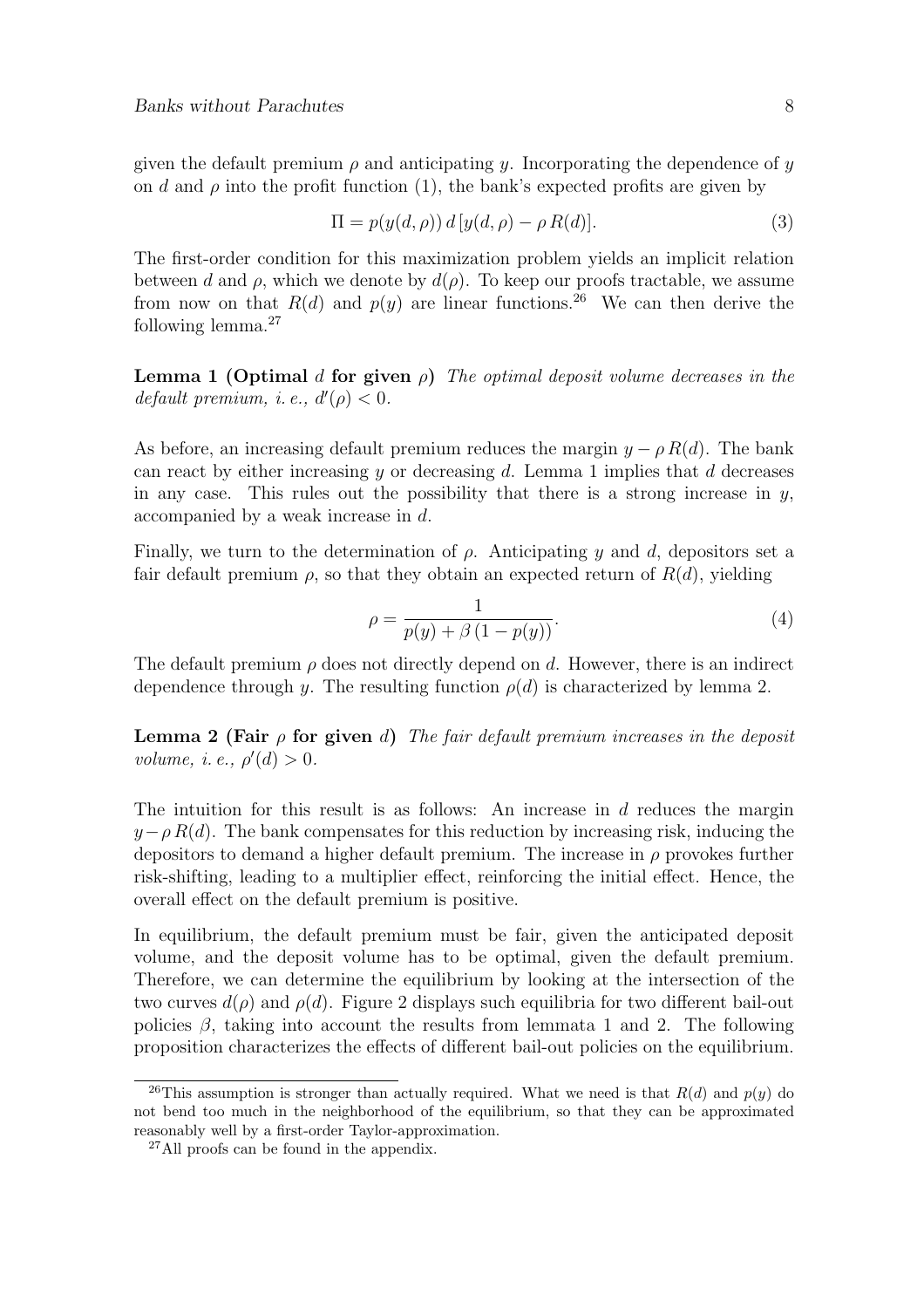

Figure 2: Default premium and deposit volume for varying  $\beta$  in the monopoly

This example is based on the functions  $p(y)=1-y$  and  $R(d) = d$ . For comparability, the same functions are used throughout the paper.

**Proposition 1 (Effects of bail-out policy in monopoly)** In an opaque monopolistic banking system, an increase in the bail-out probability induces depositors to demand a lower default premium,  $\partial \rho / \partial \beta < 0$ . The bank reacts by choosing a higher deposit volume,  $\partial d/\partial \beta > 0$ . It chooses a higher risk level  $(\partial y/\partial \beta > 0)$  if and only if the supply of deposits is inelastic.

Figure 2 illustrates the first part of this proposition. An increase in  $\beta$  implies that depositors are compensated with a higher probability (or to a higher degree) when there is a bank failure, which reduces the fair default premium for a given  $d$ ; hence, the function  $\rho(d)$  is shifted to the left. In contrast,  $d(\rho)$  does not depend on  $\beta$ for a given  $\rho$ . From the graph, it is clear that in reaction to an increasing  $\beta$ , the bank always expands and the default premium falls. The effect on risk-taking is not obvious, because the effects of d and  $\rho$  on y go into opposite directions. Proposition 1 states that the overall effect on risk-taking depends on the elasticity of the supply of deposits. If the supply of deposits is elastic, the inverse function  $R(d)$  is inelastic. Therefore, the expansion of the bank has only a small effect on the deposit rate  $R(d)$ . As a result, the effect working through  $\rho$  dominates the effect working through d, meaning that risk-taking actually decreases. If, on the other hand, the supply of deposits is inelastic,  $R(d)$  is elastic, and an expansion of d leads to a large increase in the deposit rate  $R(d)$ . In this case, there is a clear tendency for banks to increase risk. This ambiguous result contradicts the conventional wisdom according to which a higher bail-out probability *always* leads to an increase in risk-taking.<sup>28</sup>

 $^{28}$ In the example used in the figures, the elasticity of the deposit supply is equal to 1, so there is no effect on risk-taking in the monopoly case. The effects on risk-taking observed in the oligopoly case can hence be attributed to competitive effects alone.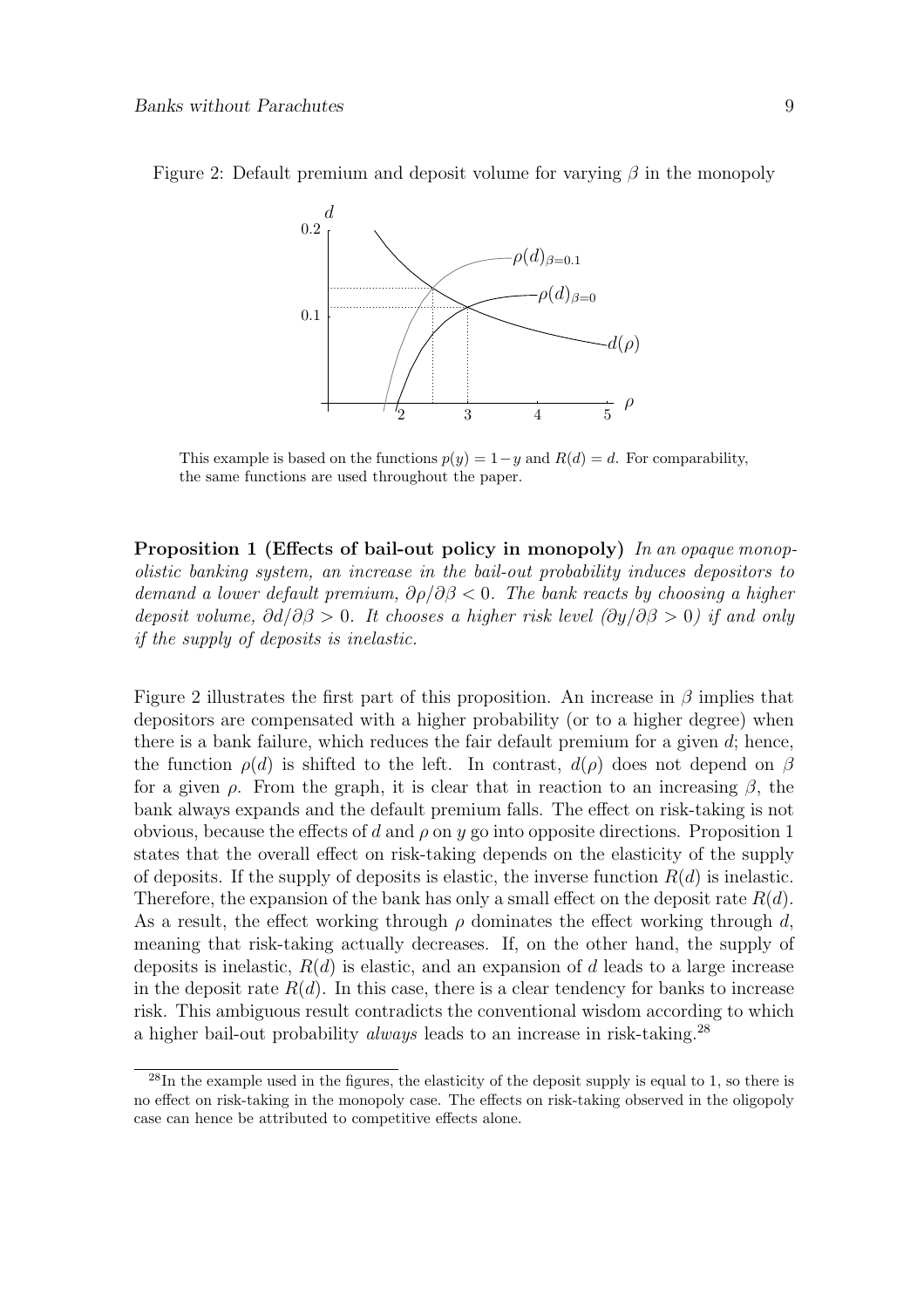

Figure 3: Reaction functions in the deposit market for varying  $\beta_1$ 

The functions used for the graph are the same as in the monopoly. Here and in the following graphs we consider an oligopoly with two banks. Black lines stand for  $\beta_1 = \beta_2 = 0.1$ , the gray line for  $\beta_1 = 0.13$ . The equilibria are indicated by dotted lines. Notice that the increase in  $d_1$  is larger than the decrease in  $d_2$  so that aggregate deposits increase.

#### **3.1.2 Oligopoly**

Assume now that n banks have been chartered instead of just one. We are interested in how the market as a whole reacts when the government changes the bail-out policy for one bank. Without a loss of generality, assume that the government raises the bail-out probability  $\beta_1$  of bank 1.

Assume for the moment that the deposit volume  $D_{-1}$  of competitor banks is given. Then proposition 1 implies that, just as in the monopoly case, the increase in  $\beta_1$ leads to a fall in the default premium  $\rho_1$ . This induces bank 1 to increase its volume  $d_1$ . The question then is how bank 1's behavior affects the remaining banking sector. In our model, banks interact only in the deposit market, namely through the deposit rate  $R(D)$ . In equilibrium, the deposit volume of each bank must be an optimal reaction to the volume choices of all competitors. Lemma 3 summarizes the strategic interactions in the deposit market.

**Lemma 3 (Strategic interactions in the deposit market)** The reaction function  $d_i(D_{-i})$  of any bank j is a strictly decreasing function. Starting from an equilibrium with positive deposit volumes at all banks, an outward shift of one bank's reaction function leads to an increase in that bank's deposit volume and a decrease in competitor banks' deposit volumes. The former effect dominates the latter, hence aggregate deposits D increase.

The first part of lemma 3 implies that deposit volumes are strategic substitutes in our model. Figure 3 plots the reaction functions for a numerical example. From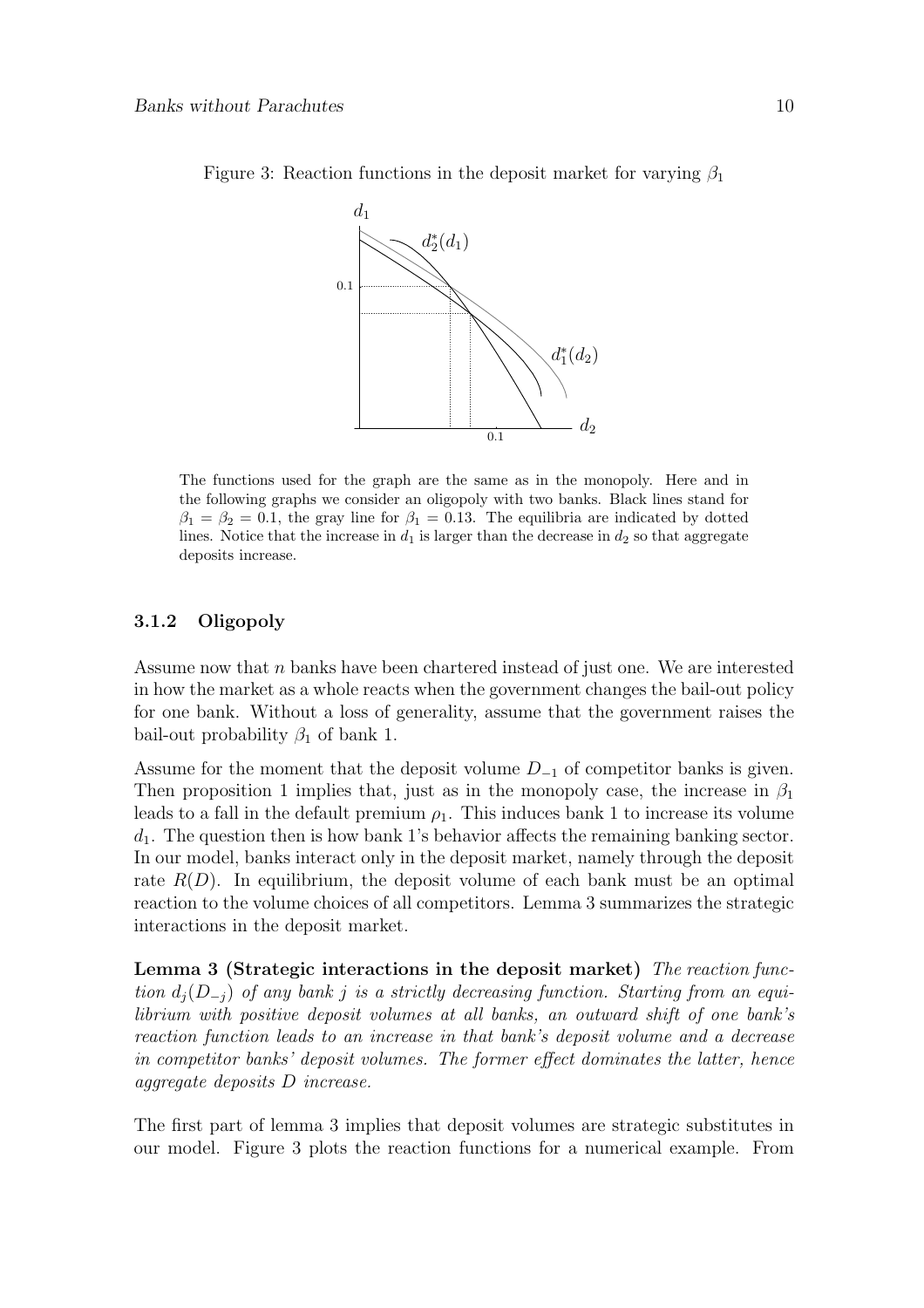

Figure 4: Effects of an asymmetric bail-out policy

Solid lines stand for bank 1, dashed lines for a competitor bank 2. In this example,  $\beta_2 = 0.25$ , so for  $\beta_1 = 0.25$ , both banks are symmetric (gray vertical line).

proposition 1, we know that the reaction function of bank 1 shifts outward as  $\beta_1$ increases, while the reaction functions of the competitors remain unchanged. The second part of lemma 3 implies that an increase in  $\beta_1$  leads to an expansion of deposits at the subsidized bank and a contraction of deposits at the remaining banks. Finally, the overall effect is an expansion of the aggregate deposit volume. This last point is crucial: It means that the market rate  $R(D)$  increases, implying higher risk-taking by the competitor banks due to shrinking margins. The following proposition sums up actions and reactions of bank 1 and its competitors.

**Proposition 2 (Competitive effects of bail-out policy)** In an opaque banking system, an increase in the bail-out probability  $\beta_1$  leads to

- 1. an expansion of deposits at bank 1 and a contraction of deposits at its competitor banks  $j \neq 1$ ,  $\partial d_1/\partial \beta_1 > 0$  and  $\partial d_j/\partial \beta_1 < 0$ ;
- 2. an increase or decrease in risk at bank 1, depending on the elasticity of the deposit supply; <sup>29</sup> in either case, the default premium falls,  $\partial \rho_1/\partial \beta_1 < 0$ ;
- 3. an increase in risk at the competitor banks j, accompanied by higher default premia,  $\partial y_i/\partial \beta_1 > 0$  and  $\partial \rho_i/\partial \beta_1 > 0$ .

Proposition 2 is illustrated in figure 4 for a numerical example with two banks. As the bail-out probability  $\beta_1$  rises, bank 1 raises its deposit volume. At the same time, bank 2 is crowded out. Due to a lower nominal deposit rate  $\rho_1 R(D)$ , bank 1 reduces

<sup>&</sup>lt;sup>29</sup>The risk-taking of bank 1 decreases if the supply of deposits is elastic ( $\varepsilon > 1$ ) or not too inelastic (if  $\overline{\varepsilon} < \varepsilon \leq 1$  for some  $\overline{\varepsilon}$ ). Then there is an intermediate region ( $\underline{\varepsilon} \leq \varepsilon \leq \overline{\varepsilon}$  for some  $\underline{\varepsilon} < \overline{\varepsilon}$ ) where risk-taking may increase of decrease. If the deposit supply is very inelastic (if  $\varepsilon < \varepsilon$ ), bank 1 increases risk.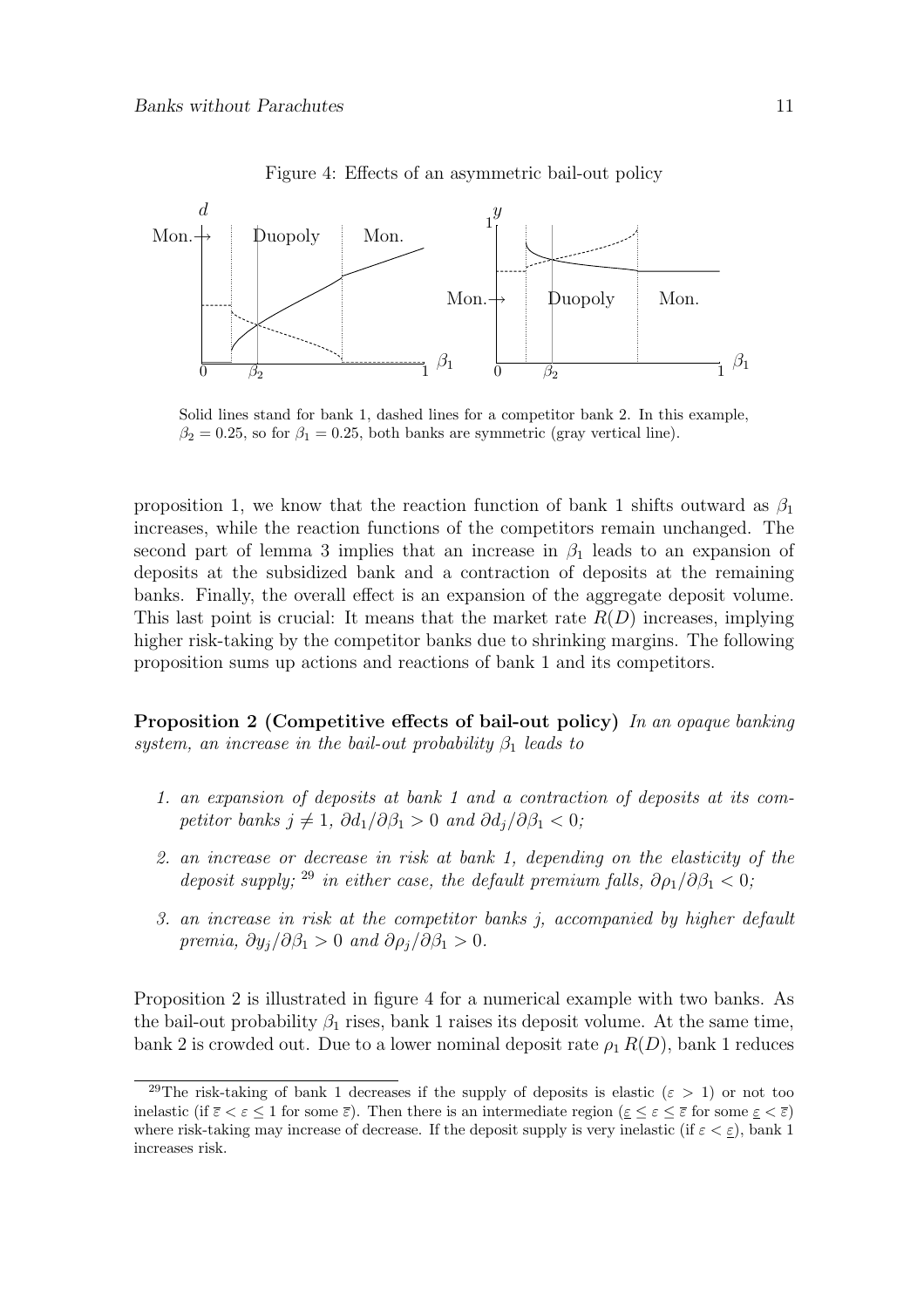its riskiness. For bank 2, the nominal rate rises, leading to higher risk-taking. If bailout policies become too asymmetric, the less protected bank's incentives to take risk become overwhelming, inducing depositors to demand ever higher default premia, which in turn fuel risk-taking, so that the process reaches no new equilibrium. The less protected bank closes. If there are only two banks initially, the other bank is left with a monopoly as described in section 3.1.1. At that point, deposits at the remaining bank jump up and risk-taking drops.

#### **3.1.3 Welfare analysis**

We now turn to the welfare effects of public bail-out policies. Aggregate welfare is given by

$$
W = \sum_{i=1}^{n} d_i p(y_i) y_i - \int_0^D R(\mathcal{D}) d\mathcal{D}.
$$
 (5)

The first term denotes the projects' expected returns, summed up over all banks. The second term gives the depositors' opportunity costs, defined by the integral over the returns of opportunity investments. Banks' expected repayments to depositors are welfare-neutral, so they do not appear in (5). Similarly, the bail-out payments from the government are welfare-neutral in our model.<sup>30</sup>

Welfare is affected by three factors: risk-taking, the level of deposits, and the entrance or exit of banks. Since risk-taking is excessive in this model, an increase in risk-taking always decreases welfare. An expansion of deposits of bank i increases welfare as long as expected returns  $y_i p(y_i)$  outweigh opportunity costs  $R(D)$ . In our model, banks can grow excessively when they receive a subsidy via the protection. In that case, an expansion of deposits reduces welfare. Finally, an asymmetric bail-out policy may crowd out the least protected banks completely. Then risk-taking of all other banks drops, aggregate deposits drop, and welfare may jump up or down. The direction of the welfare jump depends on the relative impact of deposit contraction and risk reduction.

Given the multitude of effects going in different directions, there is no clear prediction about welfare effects of bail-out policies. Already in the monopoly case, the welfare effects are ambiguous (see the dashed curve in figure 5). As stated in proposition 1, an increase in  $\beta$  leads the protected bank to increase risk-taking if and only if the deposit supply is inelastic. This tends to decrease welfare. A welfare increase due to

<sup>&</sup>lt;sup>30</sup>In reality, there may be additional factors affecting welfare. On the one hand, distortions from taxation to finance bail-outs can be substantial. In that case, (5) overestimates welfare in the presence of bail-outs, especially if bail-out probabilities are large. On the other hand, bail-outs may be welfare-increasing ex post because they may help to avoid contagion and systemic crises. For a full welfare assessment, all these effects would have to be taken into account. Here we concentrate on the (ex ante) welfare effects of anticipated bail-outs.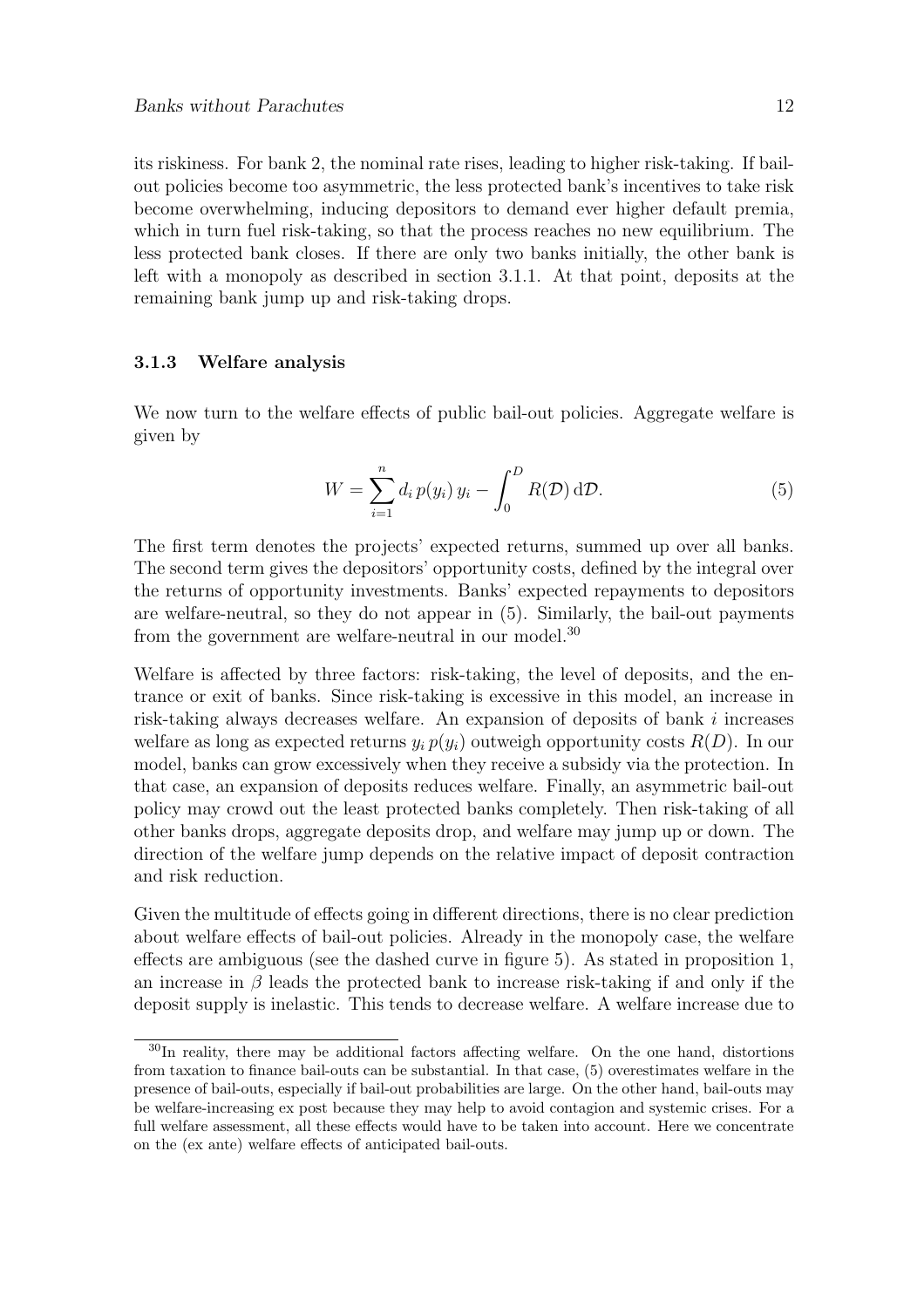

Figure 5: Aggregate welfare in the charter value model

In this example,  $\beta_2 = 0.25$ . For  $\beta_1 = 0.25$ , both banks are symmetric (gray vertical line). The dashed curve denotes welfare for the monopoly case, whereas the solid line refers to an oligopoly with two banks.

mitigated risk-shifting occurs only if the deposit supply is elastic. In the example of figure 5, risk-taking is constant at  $y = 2/3$  because the elasticity is exactly 1. The welfare increase observed for small  $\beta$  is entirely due to the expansion of deposits. For large β, welfare declines due to excessive deposit growth: For  $\beta = 1$ ,  $R(d) = 1/3$ whereas  $y p(y)=2/9$ , so a marginal unit of deposits leads to a welfare loss of 1/9. Because the bank still grows, welfare bends downwards for large  $\beta$ .

The oligopoly case is exemplified by the solid curve with two discontinuities (see figure 5). The mechanisms affecting welfare are the same as above. However, in the case of an oligopoly, the endogenous variables of different banks influence each other. If the  $\beta$  of different banks are very asymmetric, the less protected bank will not enter the market. In the example with just two banks, we end up back in the monopoly case, with a high margin and little risk-taking (compare figure 4); welfare jumps up in that case. As before, welfare decreases for very large  $\beta_1$  due to excessive deposit growth. In the intermediate region, there are several countervailing effects. When  $\beta_1$  increases, bank 1 grows and reduces its risk-taking, whereas bank 2 shrinks and increases risk. For relatively small  $\beta_1$ , the welfare-decreasing effects dominate, while the opposite is true for larger  $\beta_1$ . Overall it appears that some (but not too much) asymmetry between banks enhances welfare.

One should be careful in drawing policy implications from this analysis. The analysis restricts itself to the comparison of different bail-out policies. However, there may be alternative policies (e. g., the regulation of the number of banks, deposit rate floors, direct subsidies for deposits) that may increase welfare with less detrimental side-effects on risk-shifting.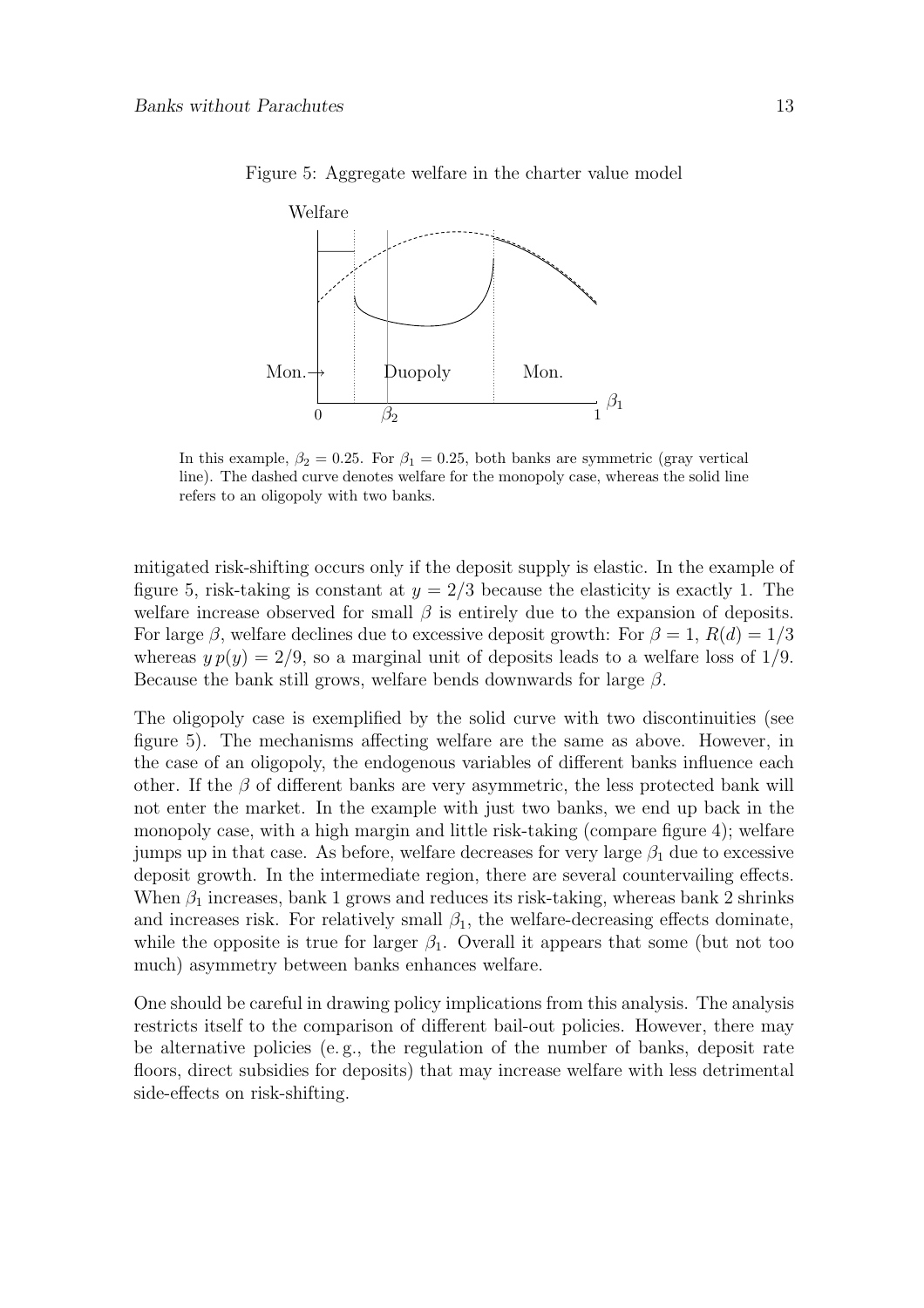Figure 6: Time structure when banks are transparent

- For each bank i, the government announces a bail-out probability  $\beta_i$
- Banks choose  $y_i$  (anticipating  $d_i$  and  $\rho_i$ )
- Banks choose  $d_i$ ,  $R(D)$  is determined in the deposit market
- $y_i$  is revealed, depositors set a default premium  $\rho_i$ , banks invest
- Projects mature and return  $y_i$  with probability  $p(y_i)$ . Banks pay  $\rho_i R(D)$  to their depositors if possible. Otherwise, the government pays  $\rho_i R(D)$  with probability  $\beta_i$

### **3.2 Transparent banks**

In our second model the time structure is reversed (see figure 6), so that depositors observe banks' risk choices before setting default premia. Here depositors can (and do) exert market discipline. We call banks transparent in this case. In making their risk choices, banks take into account that they are punished for excessive risk-taking. Again the model could alternatively be phrased in terms of a commitment problem. If banks could commit to a certain risk level or if risk-taking were contractible, default premia would depend directly on the level of risk-taking, exerting discipline on banks.

This disciplining effect can be seen most clearly in the extreme case, where  $\beta = 0$ , i. e., the bank is never bailed out. In this case, depositors demand the fair premium  $\rho = 1/p(y)$ , and expected profits of the bank are given by  $\Pi = d(y p(y) - R(D))$ . Then the bank's optimal  $y$  is equal to the first-best solution because the bank itself must bear the entire costs from excessive risk-taking. If  $\beta > 0$ , there is again a risk-shifting problem because the costs of the implicit government guarantee are not borne by the bank.

#### **3.2.1 Monopoly**

Again, we start with the case of monopoly to abstract from competitive effects. First, we determine the fair default premium  $\rho$ , given the level of deposits d and the bank's risk choice y. The expression for  $\rho$  looks exactly the same as in (4),

$$
\rho = \frac{1}{p(y) + \beta (1 - p(y))}.
$$
\n(6)

ρ increases in y and does not depend directly on d. Furthermore, it decreases in β. In the extreme case, with  $\beta = 1$ , there is no default premium, independent of the chosen risk level, i.e.  $\rho = 1$ . We can directly incorporate the fair default premium into the expected profit function (1),

$$
\Pi = p(y) d\left(y - \frac{R(d)}{p(y) + \beta(1 - p(y))}\right).
$$
\n(7)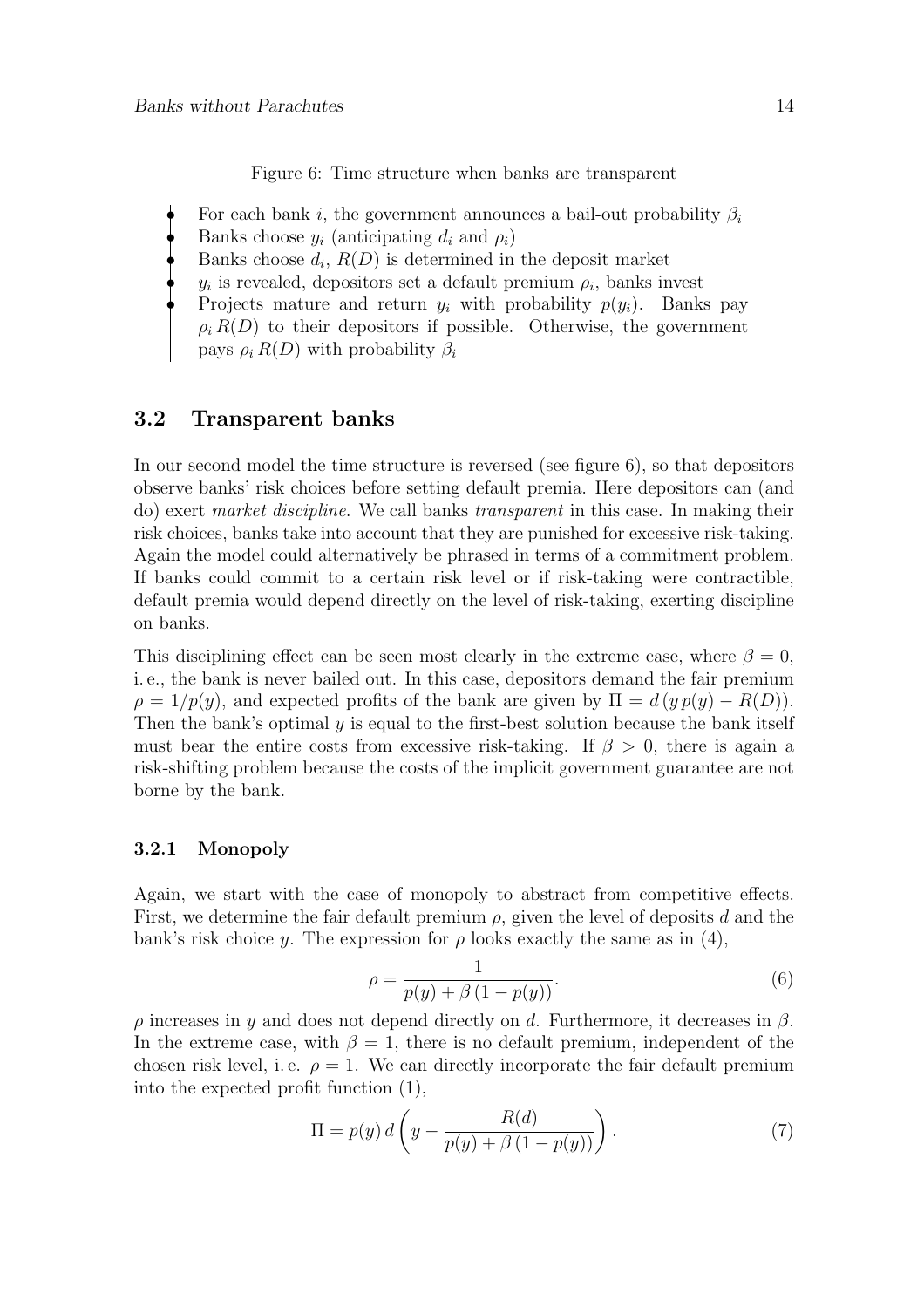Now there are only two endogenous variables left,  $y$  and  $d$ . First, we determine the optimal level of deposits d for a given  $\beta$  and y,

$$
\frac{\partial \Pi}{\partial d} = p(y)[y - \rho(y) [R(\stackrel{+}{d}) + d R'(\stackrel{+}{d})]] \stackrel{!}{=} 0.
$$
\n(8)

An increase in  $d$  has two effects: First, it increases profits at a given margin; second, it decreases the margin due to an increase in the deposit rate  $R(d)$ . At the optimum, these two effects balance. If a solution to (8) exists, it is unique given our assumptions on  $R(d)$ . Thus the maximization yields an implicit function  $d(y)$ , from which we can derive

$$
d_y = \frac{\partial d}{\partial y} = \frac{1 - \rho'(y) [R(d) + d R'(d)]}{\rho(y) [2 R'(d) + d R''(d)]}.
$$
\n(9)

One can distinguish two effects: First, an increase in  $\gamma$  directly increases the margin, inducing the bank to expand its deposit volume. Second, there is an indirect effect working through  $\rho$ . A rise in y pushes up the default premium, and the corresponding decrease in the margin leads to a countervailing effect on d. The following lemma states that the direct effect dominates the indirect effect. Again, we assume that  $p(y)$  and  $R(d)$  are linear functions to keep the proofs manageable. Additionally, we assume that  $\beta$  is small.<sup>31</sup>

**Lemma 4 (Optimal** d for given y) If  $\beta = 0$ , then  $d_y = 0$ ; and if  $\beta > 0$ , then  $d_y > 0$  in the neighborhood of the optimal y.

The intuition for this result is as follows: For any  $\beta$ , the bank will choose the highest deposit volume when its expected return from the project is maximal. For  $\beta = 0$ , the bank's risk choice coincides with the first-best level of risk. Hence, the function  $d(y)$  will have a maximum at the first-best y, so that  $d_y = 0$  at this point; the direct and the indirect effect on d just cancel at this point. For  $\beta > 0$  and y close to the first-best, the direct effect on  $d$  is stronger than the indirect effect since the increase in  $\rho$  does not reflect the full increase in risk. Hence, the volume-maximizing y will be larger than the first-best, and the function  $d(y)$  will strictly increase in the neighborhood of the first-best risk level.<sup>32</sup>

In the final step, we determine the bank's optimal risk choice by taking the derivative of the profit function with respect to  $y$ . From this we get the implicit relation

$$
p'(y) d [y - \rho(y) R(d)] + p(y) d [1 - \rho'(y) R(d)] = 0.
$$
 (10)

<sup>&</sup>lt;sup>31</sup>Some results are proven only in a neighborhood of  $\beta = 0$  (which does not necessarily preclude large  $\beta$ ). Numerical calculations suggest that all of our results hold for  $\beta \in [0, 1]$ .

<sup>&</sup>lt;sup>32</sup>Figure A2 in the appendix shows the function  $d(y)$  for different choices of  $\beta$ .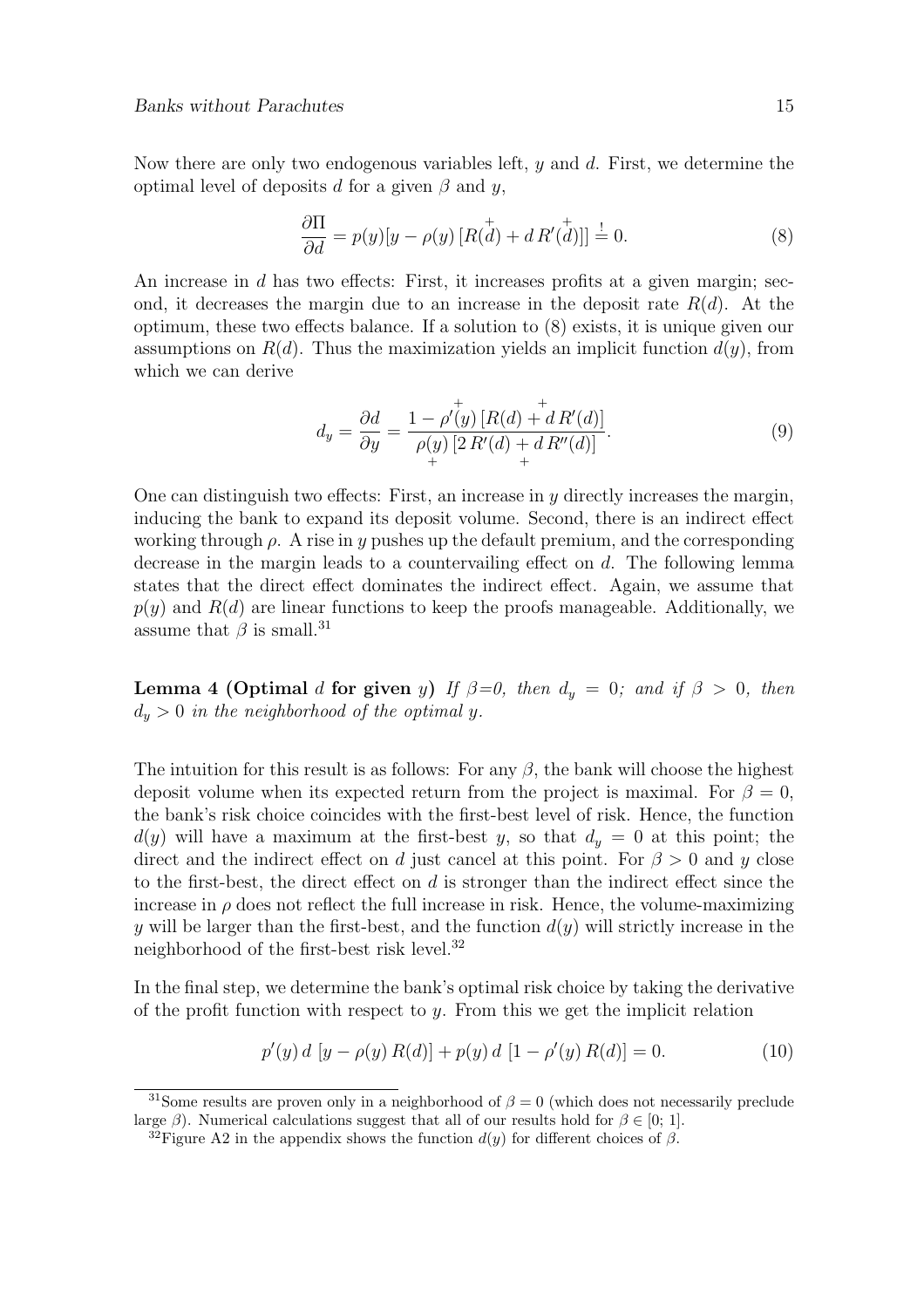An increase in  $\gamma$  has two effects: it decreases profits through the success probability; and it increases profits through a rising margin. Again, these two effects just balance at the optimum. This leads to the following relationship between  $y$  and  $d$ ,

$$
y_d = \frac{\partial y}{\partial d} = \frac{R'(d) \left[ p'(y) \rho(y) + p(y) \rho'(y) \right]}{p''(y) \left[ y - \rho(y) R(d) \right] + 2 \, p'(y) \left[ 1 - \rho'(y) R(d) \right] - p(y) \, \rho''(y) R(d)}.\tag{11}
$$

If a solution to the optimization problem exists, the denominator of this equation is negative. In the numerator, we can distinguish two countervailing effects: First, a rise in d mitigates the effect of y working through the success probability, which induces the bank to raise  $\gamma$ . Second, an increase in d mitigates the effect of  $\gamma$  on the margin, reducing the bank's incentive to raise  $y$ . The following lemma states that the first effect always dominates the second.

**Lemma 5 (Optimal** y for given d) If  $\beta = 0$ , then  $y_d = 0$ ; and if  $\beta > 0$ , then  $y_d > 0$ .

Intuitively, for  $\beta = 0$ , any increase in y is accompanied by a "fair" increase in  $\rho$ . The bank therefore always opts for the first-best risk level, which is constant. Hence the two effects add up to zero, and  $y_d = 0$ . For  $\beta > 0$ , the increase in  $\rho$  is less than fair, and the bank has an incentive to increase  $\gamma$  above the first-best level even if part of the increase in returns is eaten up by the resulting rise in the default premium  $\rho(y)$ .

The equilibria are given by the intersections of the curves  $d(y)$  and  $y(d)$ . We are interested in the reactions of the optimal y and d to a change in  $\beta$ .

First, we examine how the curve  $d(y)$  moves when  $\beta$  rises. At a given risk level y, an increase in  $\beta$  leads to a decrease in  $\rho$ . This induces the bank to expand its deposit volume d. Hence, the curve  $d(y)$  shifts upwards. The movement of  $y(d)$  is somewhat more complicated: On the one hand, an increase in  $\beta$  lowers  $\rho$  and thus reinforces the effect working through the success probability. This induces the bank to reduce y. On the other hand, an increase in  $\beta$  lowers the influence of y on the default premium  $\rho$ , i. e.,  $\rho'(y)$  falls. Therefore, raising risk is less costly for the bank, giving the bank an incentive to raise  $y$ . Hence, the movement of the curve is not monotonous. One can show, however, that the second effect dominates the first one for small  $\beta$ . The following proposition characterizes the effect of an increase in the bail-out probability on the equilibrium choices of  $y$  and  $d$ .

**Proposition 3 (Effects of bail-out policy in monopoly)** In a transparent monopolistic banking system, an increase in the bail-out probability induces the bank to raise its deposit volume d and choose a higher risk y. The default premium  $\rho$  decreases if  $R(d)$  is small enough.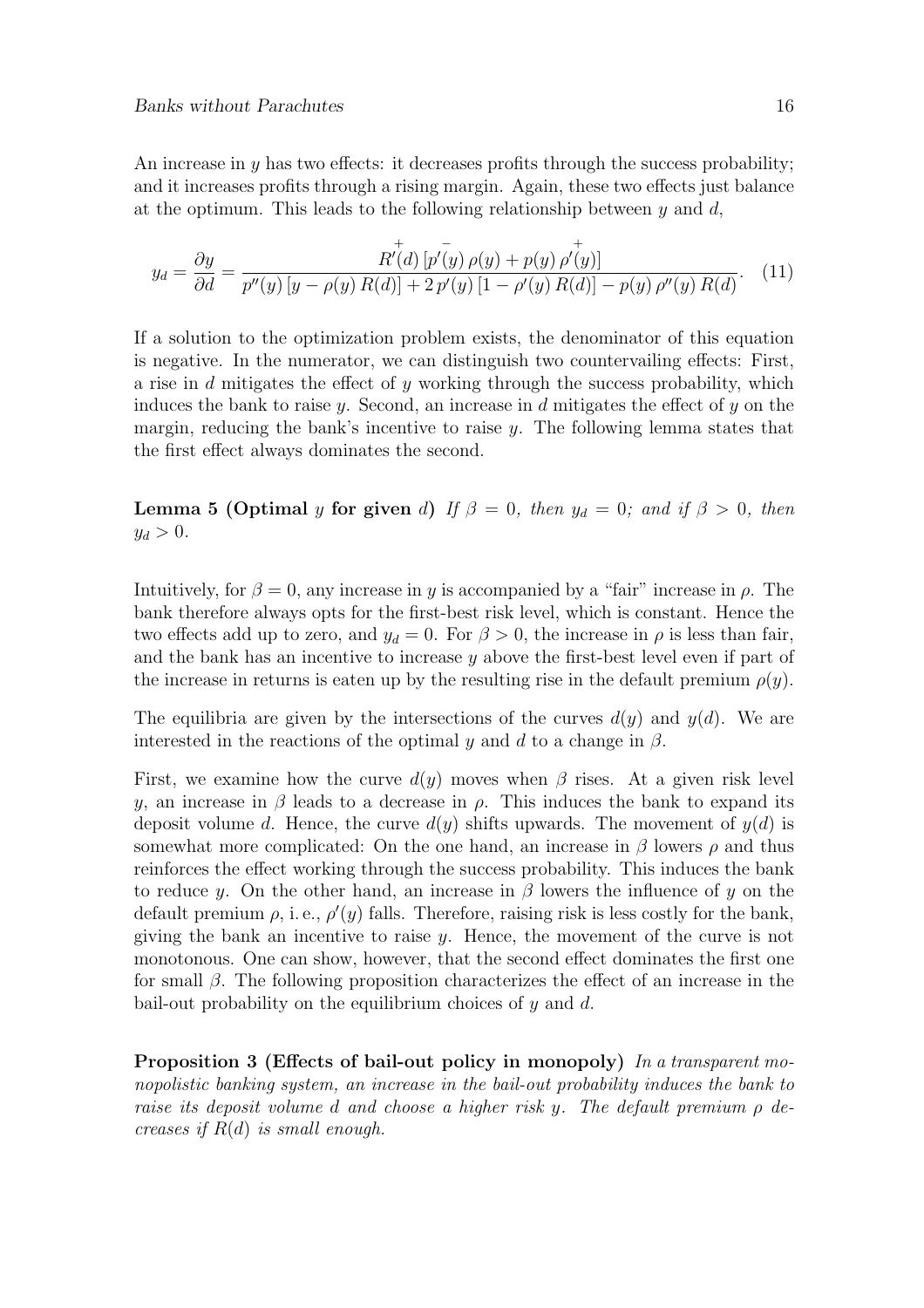The monopolistic bank reacts to the subsidization by the government by expanding its deposit volume and increasing risk because part of the potential losses can be shifted to the government. With respect to  $\rho$ , there are two countervailing effects: the rise in β and the rise in y. Proposition 3 states that the effect of the rising  $\beta$ dominates for small  $R(d)$ .

#### **3.2.2 Oligopoly**

Now we turn to the oligopoly case with n banks. Banks first choose  $y_i$  simultaneously; then they simultaneously take in deposits  $d_i$ .<sup>33</sup> Analytically, we first have to solve the system of equations  $(\partial \Pi_i/\partial d_i = 0)_i$ ,  $i = 1, \ldots, n$ , and then in a second step the system of equations  $(\partial \Pi_i/\partial y_i = 0)_i$ ,  $i = 1, \ldots, n$ . As in section 3.1.2, assume without loss of generality that the government raises  $\beta_1$ .

The chain of reactions is almost identical to the one in section 3.1.2. There is a direct effect on bank 1, as described in proposition 3. Thereby, the rise in  $\beta_1$  leads to an increase in bank 1's risk and deposit volume, taking the deposit volumes of competitors as given. As before, the behavior of bank 1 spills over to the other banks through the deposit market. Lemma 6 describes the strategic interactions in the deposit market.

**Lemma 6 (Strategic interactions in the deposit market)** The reaction function  $d_i(D_{-i})$  of any bank j is a strictly decreasing function. Starting from an equilibrium with positive deposit volumes at all banks, an outward shift of one bank's reaction function leads to an increase in that bank's deposit volume and a decrease in competitor banks' deposit volumes. The former effect dominates the latter, hence aggregate deposits D increase.

This lemma is identical to lemma 3, and so are the mechanisms at work. As before, deposit volumes are strategic substitutes. In fact, banks' reactions functions look like the ones in figure 3, with slightly different slopes.<sup>34</sup> Hence an increase in  $d_1$  is again accompanied by a decrease in  $d_i$  for  $j \neq 1$ . The overall effect on total deposits is positive. As a result, the market rate rises, and competitors' risk levels increase accordingly. Proposition 4 summarizes the reactions of bank 1 and its competitors to an increase in the bail-out probability of bank 1.

 $33$ Note that the competitor banks'  $y_i$  are revealed only after banks have decided on their deposit volumes. As an alternative time structure, one may assume that banks can observe their mutual risk choices when fixing deposit volumes. In this case, banks will tend to choose higher risk levels for strategic reasons: Since a bank's optimal deposit volume rises with its exposure to risk, competitor banks interpret increased risk-taking as a commitment to a high volume in the deposit market afterwards. Numerical calculations suggest that our main results remain valid in this case.

<sup>&</sup>lt;sup>34</sup>In the special case of  $R''(d) = 0$ , reaction functions are linear.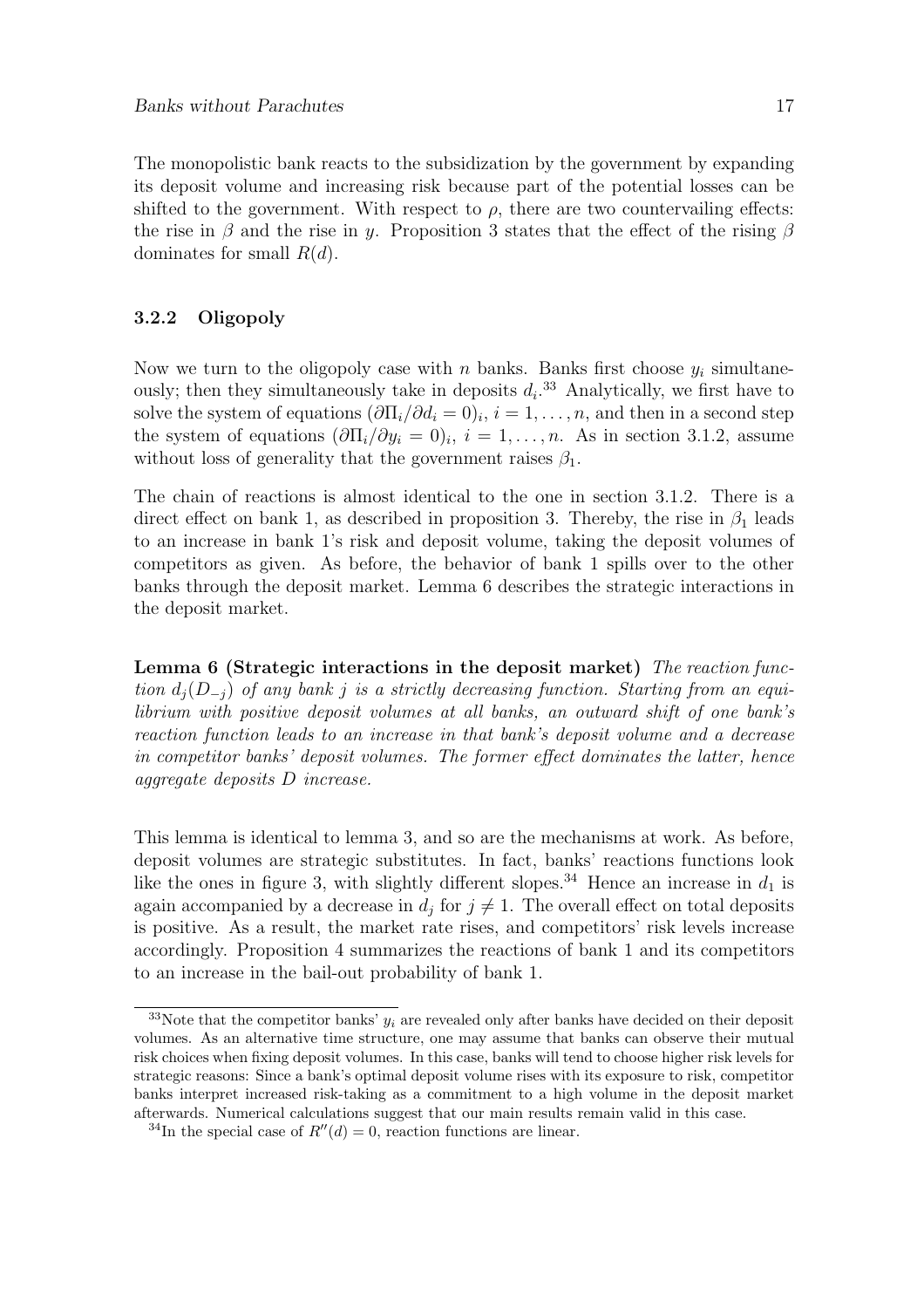

Figure 7: Effects of an asymmetric bail-out policy

Solid lines stand for bank 1, dashed lines for competitor bank 2. In this example,  $\beta_2 = 0.35$ , so for  $\beta_1 = 0.35$ , both banks are identical.

**Proposition 4 (Competitive effects of bail-out policy)** In a transparent banking system, an increase in the bail-out probability  $\beta_1$  leads to

- 1. an expansion of deposits at bank 1, and a contraction of deposits at its competitor banks  $j \neq 1$ , i. e.,  $\partial d_1/\partial \beta_1 > 0$  and  $\partial d_j/\partial \beta_1 < 0$ ;
- 2. an increase in risk at bank 1, i. e.  $\partial y_1/\partial \beta_1 > 0$ ; the default premium decreases if  $R(D)$  is small enough;
- 3. an increase in risk at the competitor banks j, accompanied by higher default premia if  $\beta_j > 0$ , i.e.,  $\partial y_j/\partial \beta_1 > 0$  and  $\partial \rho_j/\partial \beta_1 > 0$ ; for  $\beta_j = 0$ ,  $y_j$  and  $\rho_j$ are constant.

The proposition is illustrated in figure 7 for the case of two banks. As the bail-out probability  $\beta_1$  rises, bank 1 expands, while bank j is crowded out. Since the increase in  $d_1$  is larger than the decrease in  $d_i$ , the aggregate deposit volume increases, leading to a higher market rate  $R(D)$ . As a result, the risk-shifting problem at bank j is exacerbated. In the case of transparent banks,  $y_1$  also increases unambiguously. Interestingly, the effect of competition on risk-taking may be even stronger than the direct effect: For very large  $\beta_1$ ,  $y_2$  exceeds  $y_1$  in the numerical example.<sup>35</sup>

The most important result is that the competitive effects of the bail-out policy on the remaining banking sector are independent of the time and information structure of the model: In both of our models, the subsidized bank expands, causing a rise in the market rate, which aggravates the risk-shifting problems at competitor banks.

<sup>&</sup>lt;sup>35</sup>To demonstrate this possibility, we chose a different  $\beta_2$  in the graphs than in the model with opaque banks. For  $\beta_2 = 0.25$ , the two curves just touch at  $\beta_1 = 1$ .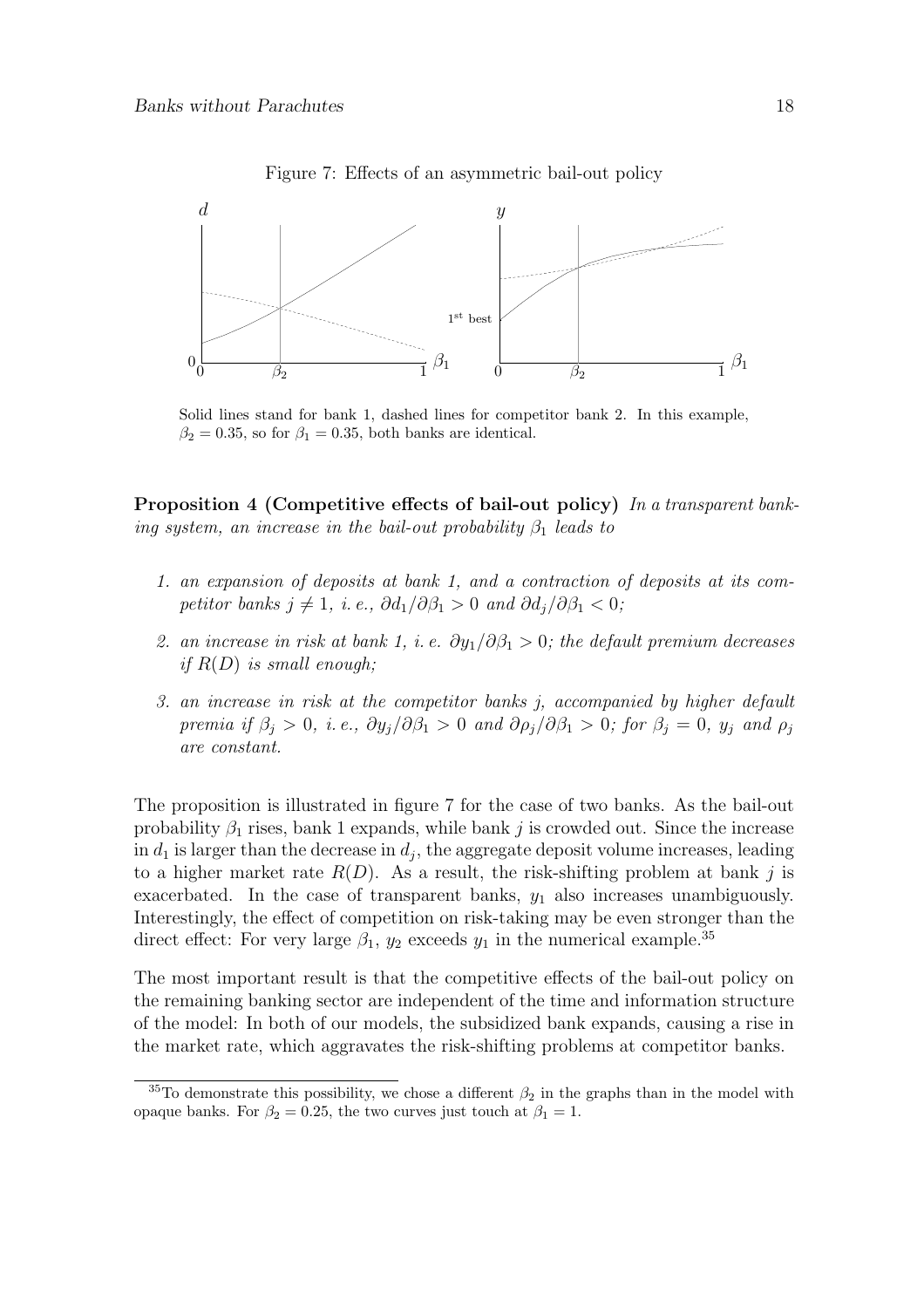#### **3.2.3 Welfare analysis**

The welfare measure in the transparent banking system is the same as in the opaque system (see (5)). The mechanisms at work are also very similar. The increase in risk-taking at all banks clearly decreases welfare in this model. The effect of an expansion of deposits is again ambiguous because deposit growth can be excessive. This introduces some ambiguity about the overall welfare effects. Finally, less protected banks may leave the market if asymmetries become too large.<sup>36</sup>

First, consider the monopoly case. For  $\beta = 0$ , the level of risk is first best, but the deposit volume is suboptimally low. An increase in  $\beta$  increases risk-taking and hence reduces welfare, but it also induces the monopolist bank to expand, which increases welfare as long as  $y p(y)$  exceeds  $R(d)$ . Either of the effects may dominate. For large  $\beta$ , deposit growth is likely to be excessive; then both effects point in the same direction, and welfare decreases unambiguously. The dashed curve in figure 8 shows an example where welfare increases for small  $\beta$ , but decreases for large  $\beta$ .

In the oligopoly, welfare tends to decrease. Only if the number of banks is low can the welfare gain due to the deposit expansion of bank 1 outweigh the welfare losses due to excessive risk-taking, at least for small  $\beta$ . The larger the number of banks, the closer the banking system is to being competitive. If  $\beta_i = 0$  for all i, and n is large, the level of aggregate deposits is close to the efficient level, and expected returns of the projects are nearly equal to refinancing rates, so that  $y_i p(y_i) \approx R(D)$ . Therefore, little is to be gained from a deposit expansion. Even for the duopoly case, the scope for welfare gains may be limited, as is apparent from the solid curve in figure 8, which rises only slightly for small  $\beta_1$ . If the economy is sufficiently competitive  $(n \geq 3$  in our example), welfare decreases even for small  $\beta$  in the oligopoly.

### **4 Conclusion**

We started from the question of how government bail-out policies affect competition in the banking sector. While the existing literature has focused on the effects of bail-out policies on the bank that enjoys the public guarantee, we are interested in the competitive effects of such policies on the remaining banking sector.

We have presented two models, differing only with respect to their time and information structures. In the first model, with opaque banks, risk-taking is unobservable by depositors; so there is no market discipline. Therefore, a bank's risk choice does not directly affect its refinancing costs. In the second model, with *transparent* banks, investments are perfectly observable, and depositors exert market discipline. As a consequence, deposit rates react promptly to a bank's risk choice.

<sup>&</sup>lt;sup>36</sup>However, the exit of banks is more likely to occur in the opaque setting due to the multiplier effect explained above.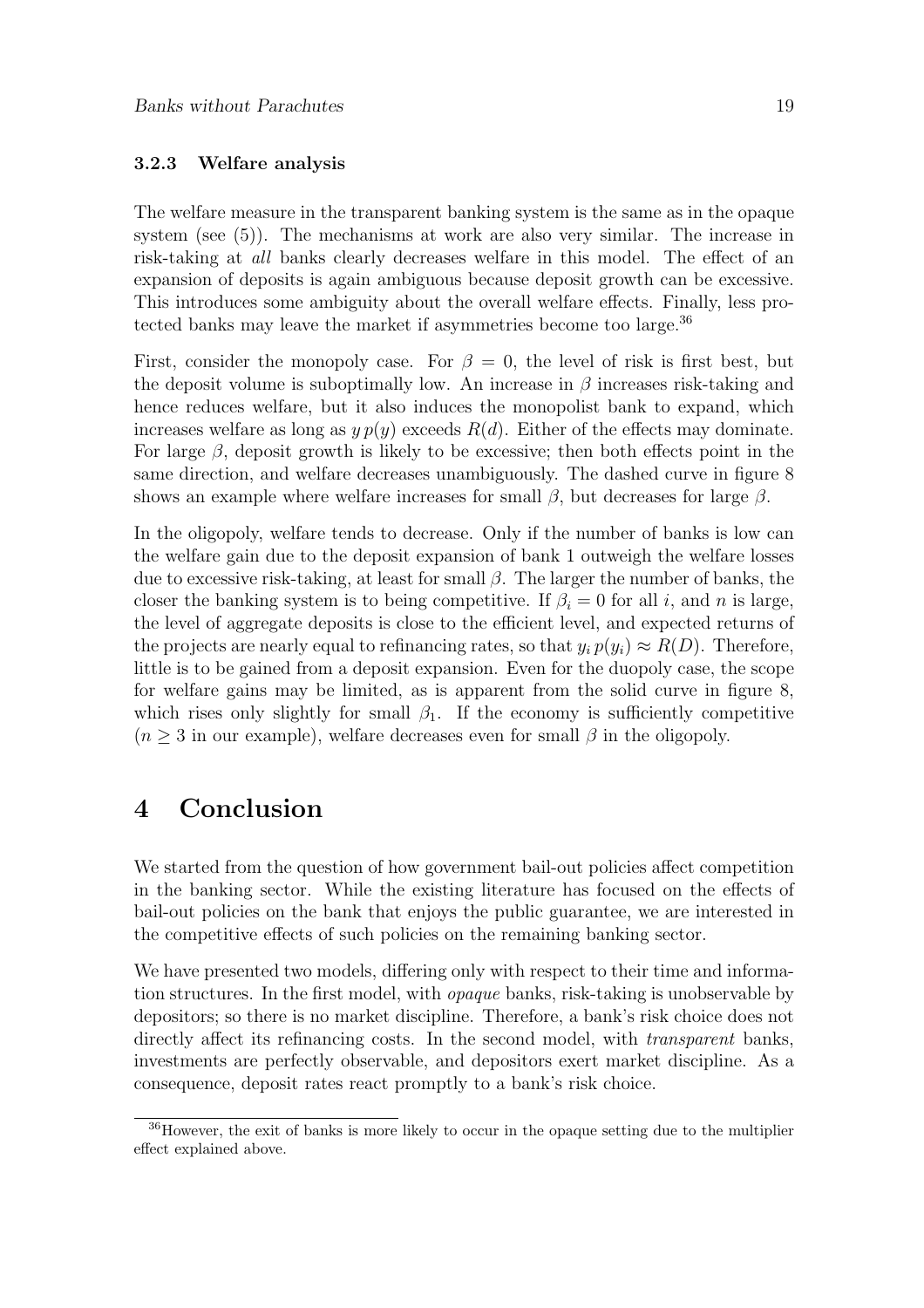

Figure 8: Aggregate welfare in the charter value model

In this example,  $\beta_2 = 0.35$ . The dashed curve denotes welfare for the monopoly case, whereas the solid curve refers to an oligopoly with two banks.

Our main contribution has been in showing that an increase in the bail-out probability of one bank unambiguously leads to an increase in the risk-taking of the competitor banks. At the same time, competitor banks are crowded out. In contrast, the effect on the protected bank's risk-taking depends, among other things, on the degree of transparency in the banking system. If banks are opaque, the protected bank may take less risk, while it always assumes more risk in a transparent environment. This adds a qualification to the existing literature, which suggests that an increase in the bail-out probability always leads to higher risk-taking at the protected bank. As a direct consequence, the welfare effects of raising the bail-out probability are ambiguous. Welfare may increase or decrease, depending on the transparency of the banking system, the degree of competition within the system, the degree of protection, and the asymmetry of banks.

The competitive effects are particularly strong in the opaque setting. This is due to the multiplier effect, which reinforces the original effect of risk-taking on the default premium through the feedback from the default premium on risk-taking. If protected banks do not take higher risk, this simply indicates that the banking system is rather opaque, implying that competitor banks are especially exposed to increased risk-taking. This would be anything but reassuring.

There are a number of interesting extensions to our paper. One of the most important issues is the assumed exogeneity of the bail-out probability. In the case of public banks, one can reasonably argue that the bail-out probability is exogenous. In contrast, in the case of a "too-big-to-fail" policy, the bail-out probability should depend on the size of banks. By allowing the bail-out probability to depend on size, we get an additional strategic effect. Since high bail-out probabilities are beneficial for banks, a strategic tendency towards increased volume develops. This raises the deposit rate, exacerbating the risk-shifting problem.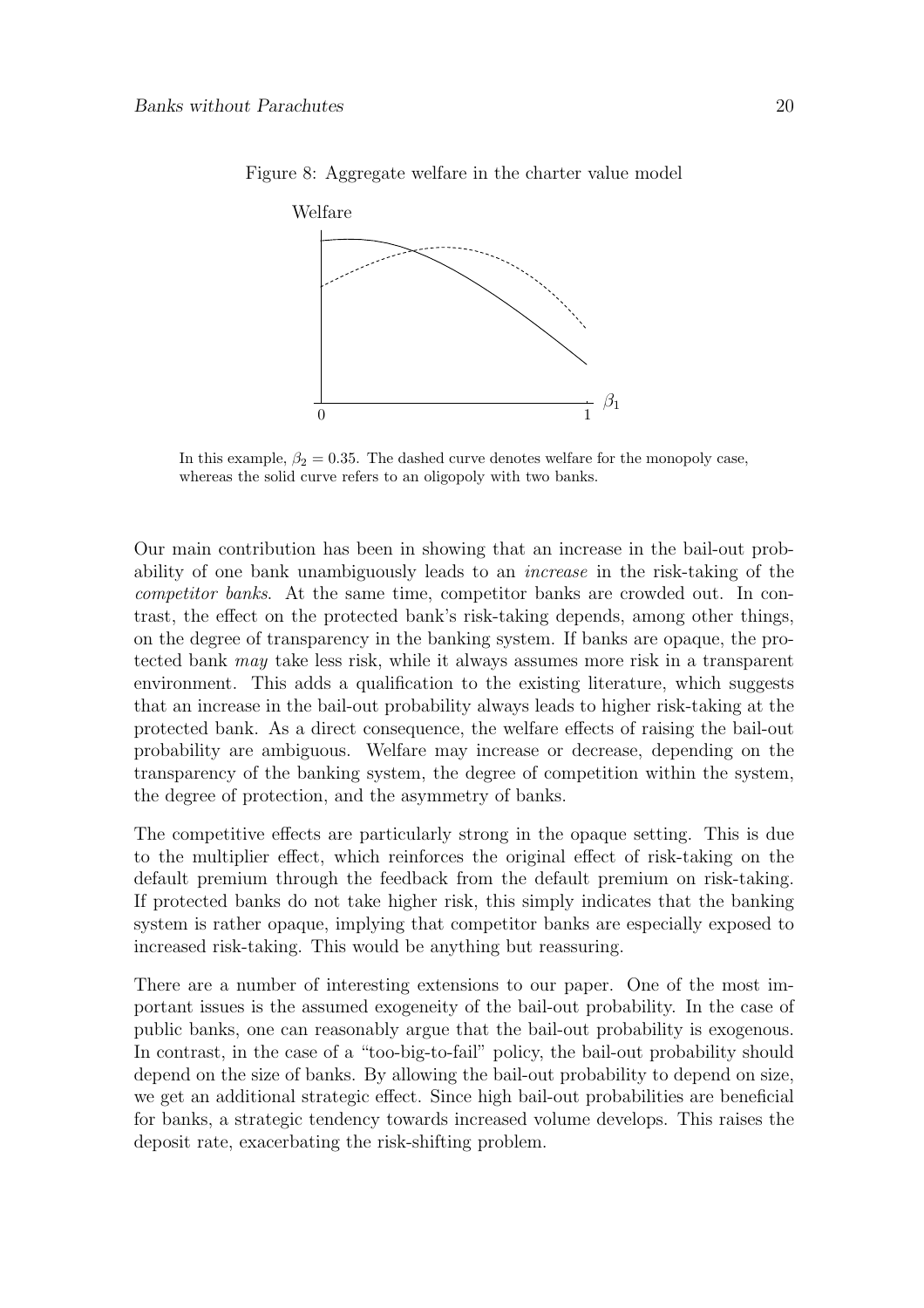Another issue concerns the chosen market structure. In our model, banks only interact in the market for deposits, and this interaction is modelled in a Cournot fashion. One may change the market structure of our model in two ways. First, competition in the market for deposits may be modelled as price competition with product differentiation or transportation costs.<sup>37</sup> We believe that, if this is done, our central result remains valid, so that competitor banks are still pushed towards higher risk-taking. Suppose, for example, that banks are located on a Salop circle and that the bail-out probability of one bank increases. The direct effect is a decrease in the default premium of the protected bank, leading to cheaper refinance opportunities. As a reaction, the protected bank will expand. Neighboring banks find themselves threatened by the competition from the protected bank and may react by increasing their deposit rates to regain some "territory" and move away from the protected banks. This effect spills over to the neighbors of the neighbors and so forth. In equilibrium, all competitor banks lose some territory and increase their deposit rates; this is accompanied by higher risk-taking.

Second, competition may take place in the market for loans, and not only in the deposit market. In this case, it is less clear that our main result is still valid. In fact, Boyd and De Nicolò (2004) have shown that the main effect driving the "chartervalue" literature – and our model – disappears, once one simultaneously introduces competition in deposit and loan markets. However, there are a number of different ways to introduce competition into the loan market. We conjecture that the results would depend on the exact model specification.

Our model also has a normative implication: governments should refrain from bailout policies, especially in transparent banking markets. The overall welfare effects of such policies are highly ambiguous, and the effects on the competitor banks are always detrimental. Only the subsidized bank stands to profit, at the cost of the increased instability in the remaining banking sector. Regulatory initiatives aiming at greater transparency should be accompanied by a "zero bail-out policy".<sup>38</sup> Market transparency and government intervention are substitutes for one another, they should never prevail at the same time.

<sup>&</sup>lt;sup>37</sup>This has been done by Matutes and Vives (2000) and Cordella and Yeyati (2002), however without considering government bail-outs.

<sup>38</sup>Our results are independent of whether the government does in fact bail out some banks, or whether markets only expect the government to do so. Since the negative impact arises from the expectations of market participants, the government should try to build up a reputation of being committed to a "zero bail-out policy".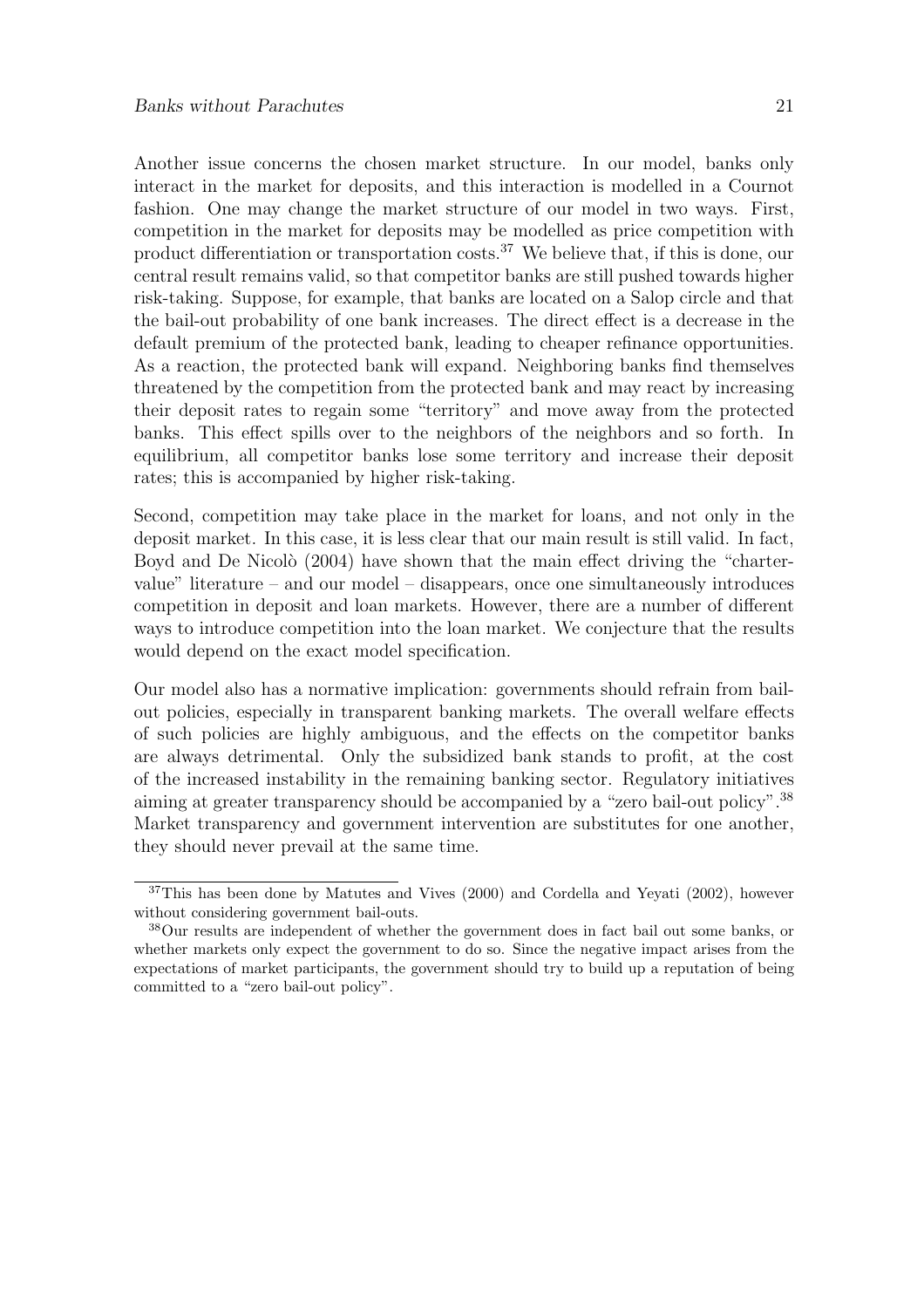# **A Appendix**

### **A.1 Proofs for opaque banks**

#### **A.1.1 Monopoly**

**Proof** of lemma 1: In the monopoly  $D = d$ .  $R(d)$  and  $p(y)$  are assumed to be linear, so we can write

$$
p(y) = p_0 - p_1 y,\t(A1)
$$

$$
R(d) = R_0 + R_1 d.
$$
 (A2)

We derive the function  $y(d, \rho)$  by taking the derivative of profits with respect to y and solving for y:

$$
\frac{\partial \Pi}{\partial y} = d (p_0 - p_1 y) + dp_1 (y - \rho (R_0 + R_1 d)) \stackrel{!}{=} 0,
$$
  

$$
y(d, \rho) = \frac{p_0 + p_1 (R_0 + R_1 d) \rho}{2 p_1}.
$$
 (A3)

Plugging this function into the profit function yields

$$
\Pi = \frac{d\left(p_0 - p_1\left(R_0 + R_1 d\right)\rho\right)^2}{4\,p_1}.\tag{A4}
$$

Then we derive the implicit function  $d(\rho)$  by taking the derivative of A4 with respect to d, yielding

$$
\frac{\partial \Pi}{\partial d} = \frac{(p_0 - p_1 (R_0 + d R_1) \rho) (p_0 - p_1 (R_0 + 3 d R_1) \rho)}{4 p_1} = 0.
$$
 (A5)

Making use of the implicit function theorem, we can determine  $d'(\rho)$ ,

$$
\frac{\partial d}{\partial \rho} = -\frac{\partial^2 \Pi / \partial d \partial \rho}{\partial^2 \Pi / \partial d^2}
$$
  
= 
$$
-\frac{p_0 \left( \Box + \sqrt{\Box^2 - (1 - \beta) \Box p_1 R_0} \right)^2}{\Box \Theta} \text{ where}
$$
  

$$
\Box = 3 \beta + (1 - \beta) p_0 > 0.
$$

Hence, the derivative  $d'(\rho)$  is negative.

**Proof** of lemma 2: The equation that determines  $\rho$  is

$$
\rho = \frac{1}{p(y) + \beta (1 - p(y))} \quad \iff \quad \rho [p(y) + \beta (1 - p(y))] - 1 = 0. \tag{A6}
$$

 $\blacksquare$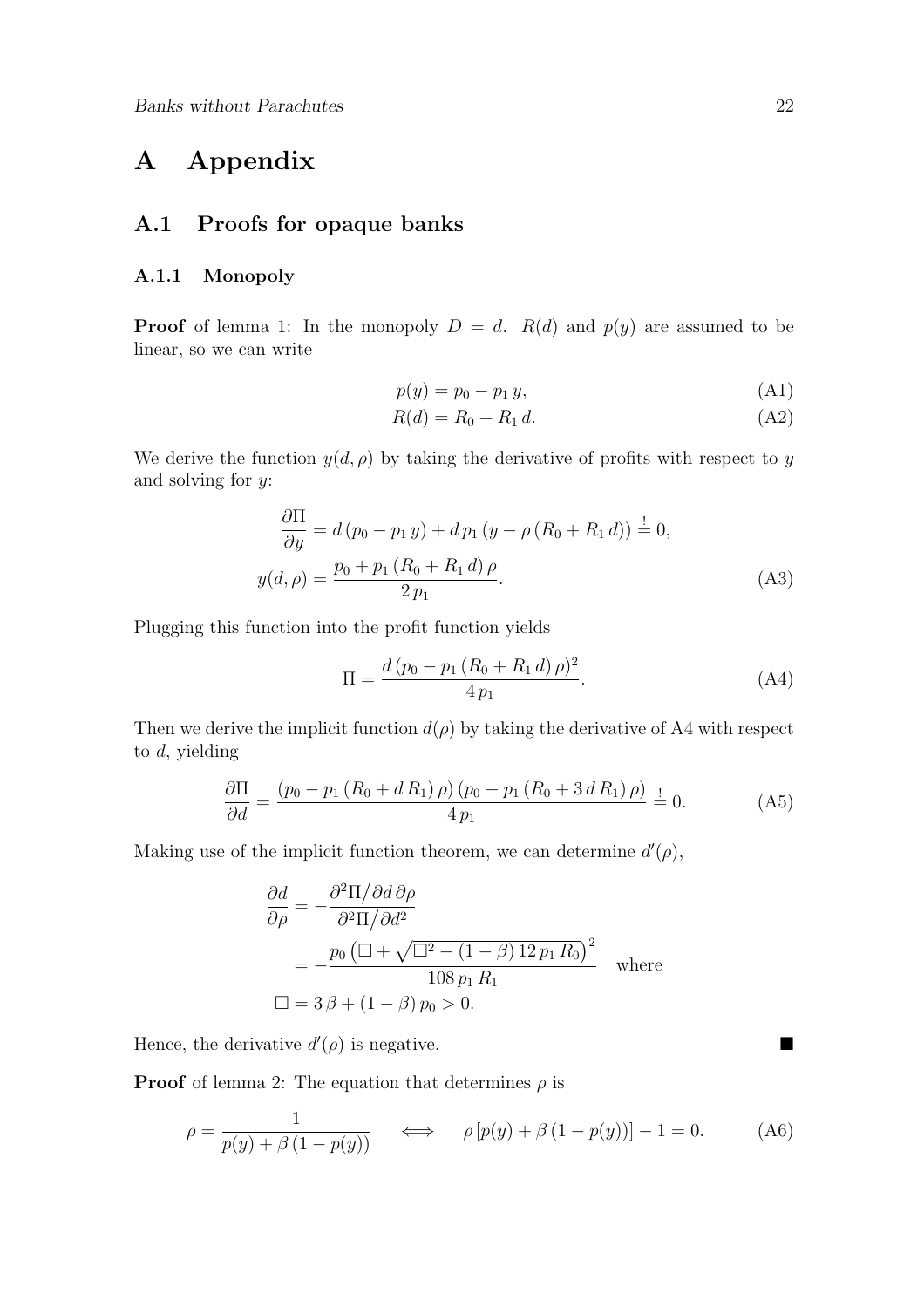The default premium  $\rho$  depends only *indirectly* on the deposit volume d. To derive  $\rho'(d)$ , we take the derivative of equation (A6) with respect to d, considering that  $y = y(d, \rho(d))$ , and we solve for  $\rho'(d)$ ,

$$
0 = \rho'(d) [p(y) + \beta (1 - p(y))] + \rho y_{\rho} \rho'(d) p'(y) (1 - \beta) + \rho y_{d} p'(y) (1 - \beta)
$$
  
= 
$$
\frac{\rho'(d)}{\rho} + \rho p'(y) (1 - \beta) [y_{\rho} \rho'(d) + y_{d}],
$$
  

$$
\rho'(d) = -\frac{(1 - \beta) \rho^{2} p'(y) y_{d}}{1 + (1 - \beta) \rho^{2} p'(y) y_{\rho}}.
$$
 (A7)

There are two indirect effects through which d affects  $\rho$ . First, an increase in d leads to a rise in  $R(d)$ , which induces the bank to raise y; this reduces  $p(y)$ , so depositors demand a higher  $\rho$ . This effect can be seen from the numerator in  $(A7)$ . Second, this increase in  $\rho$  induces the bank to raise y even further, leading to a further increase in  $\rho$ . This multiplier effect is embodied in the denominator of  $(A7)$ . Both effects point in the same direction. Because the denominator is smaller than 1, the whole fraction is greater than the numerator alone. If the denominator converges towards 0, risk becomes so large that it cannot be compensated by a finite  $\rho$ . Hence in the area of well-defined  $\rho$ , we have  $\rho'(d) > 0$ .

−

**Proof** of proposition 1: In lemma 1, we have already shown that  $\rho(d)$  is a strictly increasing function. Lemma 2 states that  $d(\rho)$  is strictly decreasing. Now we are interested in how these curves shift in the  $(\rho, d)$ -space when  $\beta$  increases (see figure 2). As can be seen from (A5),  $d(\rho)$  does not depend on  $\beta$ . For  $\rho(d)$ , we determine the direction of the shift by taking the derivative of (A6) with respect to  $\beta$ ,

$$
0 = \rho'(\beta) [p(y) + \beta (1 - p(y))] + \rho (1 - p(y)),
$$
  
\n
$$
\frac{\partial \rho}{\partial \beta} = -\rho \frac{1 - p(y)}{p(y) + \beta (1 - p(y))} = -\frac{1 - p(y)}{(p(y) + \beta (1 - p(y)))^2} < 0.
$$
 (A8)

This implies a leftward shift of the function  $\rho(d)$ . From these results we can conclude directly that  $\partial \rho / \partial \beta < 0$  and  $\partial d / \partial \beta > 0$  (see again figure 2), which proves the first part of the proposition.

The effect of  $\beta$  on y is not immediately clear, because the increase in d leads to a higher y, whereas the decrease in  $\rho$  reduces y. To analyze the effect on y, we explicitly calculate the equilibrium from equation (A5) and equation (A6), after plugging in the expression for  $y$  from  $(A3)$ .

There is one meaningful solution:

$$
d = \frac{\left(\Box - \sqrt{\Box^2 - 12\left(1 - \beta\right)p_1 R_0}\right)p_0 - 6\,p_1 R_0}{18\,p_1 R_1} \quad \text{and} \tag{A9}
$$

$$
\rho = \frac{6}{\Box - \sqrt{\Box^2 - 12(1 - \beta)p_1R_0}},\tag{A10}
$$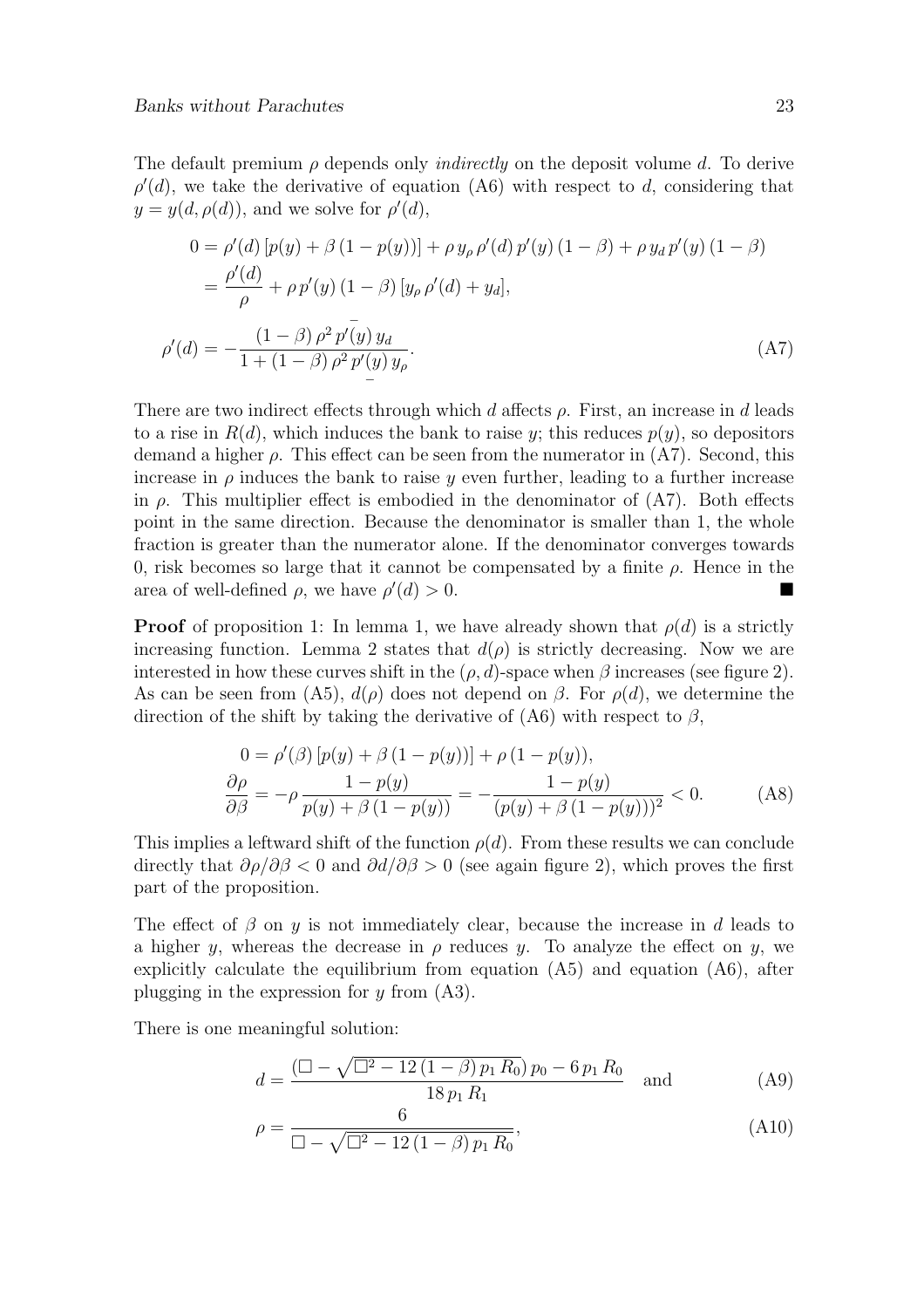where  $\Box > 0$  is defined as above.<sup>A1</sup>

Substituting d and  $\rho$  as given in (A9) and (A10) into  $y(d, \rho)$  from (A3) and taking the derivative with respect to  $\beta$ , we get

$$
y = \frac{5 \Box - 12 \beta + \sqrt{\Box^2 - 12 (1 - \beta) p_1 R_0}}{6 p_1 (1 - \beta)},
$$
  

$$
\frac{\partial y}{\partial \beta} = \frac{2 p_1 R_0 (1 - \beta) - \Box + \sqrt{\Box^2 - 12 (1 - \beta) p_1 R_0}}{2 p_1 (1 - \beta)^2 \sqrt{\Box^2 - 12 (1 - \beta) p_1 R_0}}
$$

This derivative changes signs in two cases: for  $p_0 = 3 + p_1 R_0$  and for  $R_0 = 0$ .  $p_0 < 3 + p_1 R_0$  as long as  $p(y) < 1$ , hence we need to look only at the case where  $R_0 = 0$ . For  $R_0 < 0$ ,  $\partial y / \partial \beta$  is positive, whereas for  $R_0 > 0$ , it is negative. We can interpret this finding in terms of elasticities. We have

$$
R(D) = R_0 + R_1 D \iff D(R) = (R - R_0)/R_1,
$$
  

$$
\varepsilon = \frac{\partial D}{\partial R} \frac{R}{D} = \frac{1}{R_1} \frac{R R_1}{R - R_0} = \frac{R}{R - R_0}.
$$

We see that the elasticity  $\varepsilon$  is smaller than one if  $R_0$  is negative, implying that risk increases with rising  $\beta$  in that case (and vice versa).

#### **A.1.2 Oligopoly**

**Proof** of lemma 3: We first show that a bank's deposit volume shrinks as competitors' deposit volumes expand. We derive the function  $y_j(D, \rho_j)$  just as in the monopoly case and plug it into the profit function,

$$
y_j(D, \rho_j) = \frac{p_0 + p_1 (R_0 + R_1 D) \rho_j}{2 p_1},
$$
  
\n
$$
\Pi_j = \frac{d_j (p_0 - p_1 (R_0 + R_1 D) \rho_j)^2}{4 p_1}.
$$

Then we derive the equilibrium, using the same procedure as in the monopoly case,

$$
d_{j} = \frac{\left(\Box_{j} - \sqrt{\Box_{j}^{2} - 12\left(1 - \beta_{j}\right)p_{1}\left(R_{0} + D_{-j} R_{1}\right)}\right)p_{0} - 6p_{1}\left(R_{0} + D_{-j} R_{1}\right)}{18p_{1} R_{1}}
$$
 and  
\n
$$
\rho_{j} = \frac{6}{\Box_{j} - \sqrt{\Box_{j}^{2} - 12\left(1 - \beta_{j}\right)p_{1}\left(R_{0} + D_{-j} R_{1}\right)}}, \text{ where}
$$
\n
$$
\Box_{j} = 3\beta_{j} + \left(1 - \beta_{j}\right)p_{0}.
$$

.

<sup>&</sup>lt;sup>A1</sup>This algebraic solution is subject to the constraints that  $d$  must not be negative and that  $p(y(d, \rho))$  must not exceed 1.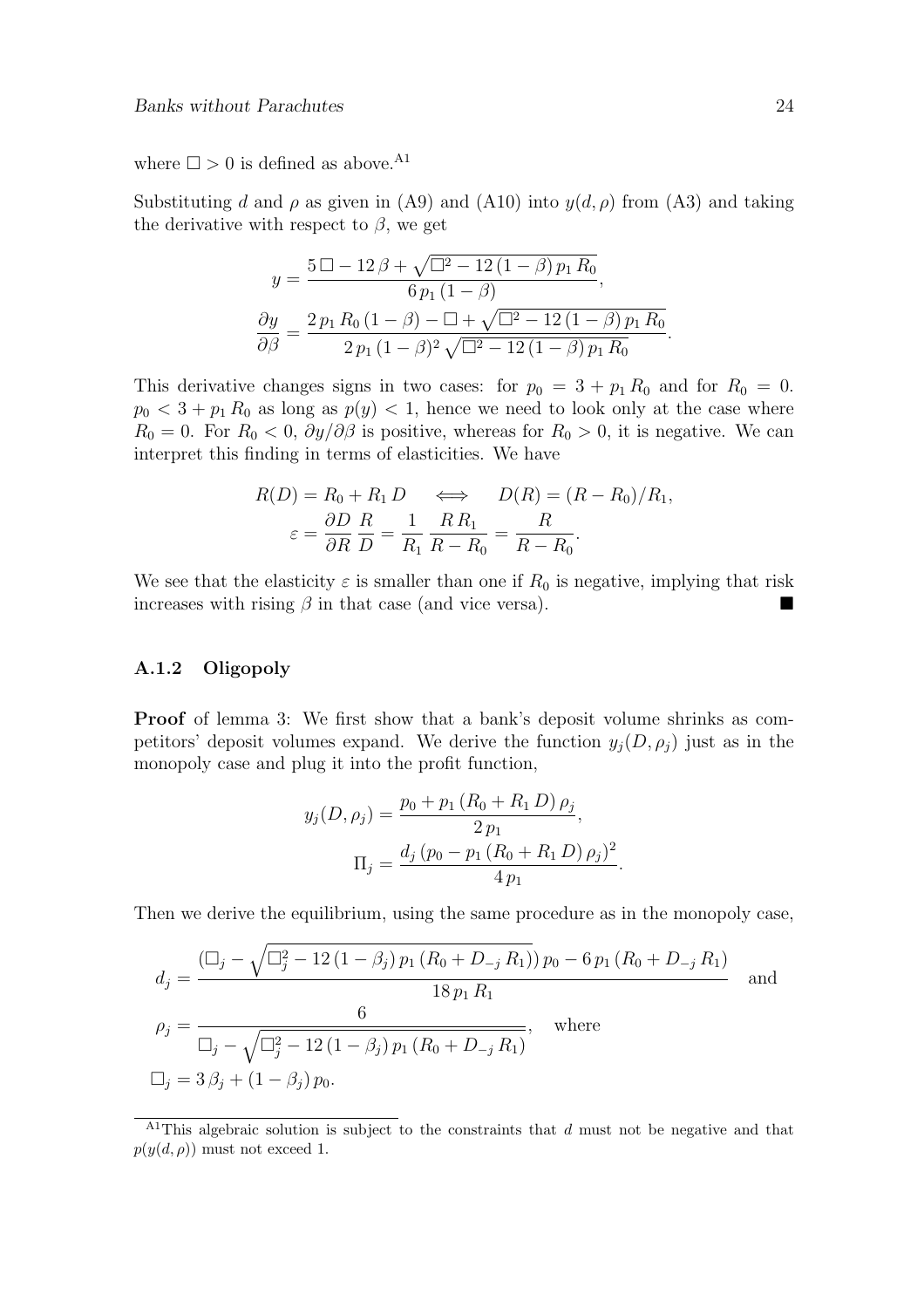

Figure A1: Default premium and deposit volume for varying  $D_{-j}$  in the oligopoly

Black lines stand for  $D_{-j} = 0$ , gray lines for  $D_{-j} = 1/30$ .

One can show that  $d_i(\rho_i)$  is again strictly decreasing in the  $(\rho_i, d_i)$ -space, and  $\rho_i(d_i)$ strictly increasing. When  $D_{-j}$  grows, both curves shift downwards, as depicted in figure A1. From the figure, it is immediately apparent that  $d_i/\partial D_{-i} < 0$ . Formally,

$$
\frac{\partial d_j}{\partial D_{-j}} = -\frac{1}{3} \left( 1 + (1 - \beta_j) \frac{p_0}{\Delta_j} \right) < 0 \quad \text{where} \quad (\text{A11})
$$
\n
$$
\Delta_j = \sqrt{\Box_j^2 - (1 - \beta_j) 12 p_1 (R_0 + D_{-j} R_1)},
$$

which proves our first assertion.

We have shown that an increase in the deposit volume of one bank is accompanied by a decrease in deposits at the competitor banks. We now show that the aggregate effect on deposits is positive. The initial equilibrium levels of deposits are denoted by  $d_1^*, \ldots, d_n^*$ . When  $\beta_1$  rises marginally, equilibrium levels adjust to  $d_1^{**}, \ldots, d_n^{**}$ . We have already shown that the direct effect of the rise of  $\beta_1$  is an expansion of  $d_1$ , and that this leads to a contraction of  $d_2, \ldots, d_n$ . However, this contraction will never overcompensate the increase in  $d_1$ : When  $d_2, \ldots, d_n$  contract so much that the original  $D^*$  is reached again, for each bank  $j \neq 1$ , the choice  $d_j^*$  would again be optimal, contradicting the fact that deposit volumes have decreased. Since bank 1's deposit volume rises in any case, D has to expand.

As shown above, the contraction of  $d_2, \ldots, d_n$  leads to a further expansion of  $d_1$ , which again entails a further contraction of  $d_2, \ldots, d_n$ . Eventually, this convergence process comes to an end. Possibly,  $d_j = 0$  for some  $j \in \{2, ..., n\}$ . The contraction of  $d_2, \ldots, d_n$  will never overcompensate the expansion of  $d_1$ , hence in the new equilibrium

$$
d_1^{**} > d_1^*, \quad d_j^{**} < d_j^*
$$
 for all  $j \in \{2 \dots, n\}$ , and  $D^{**} > D^*$ ,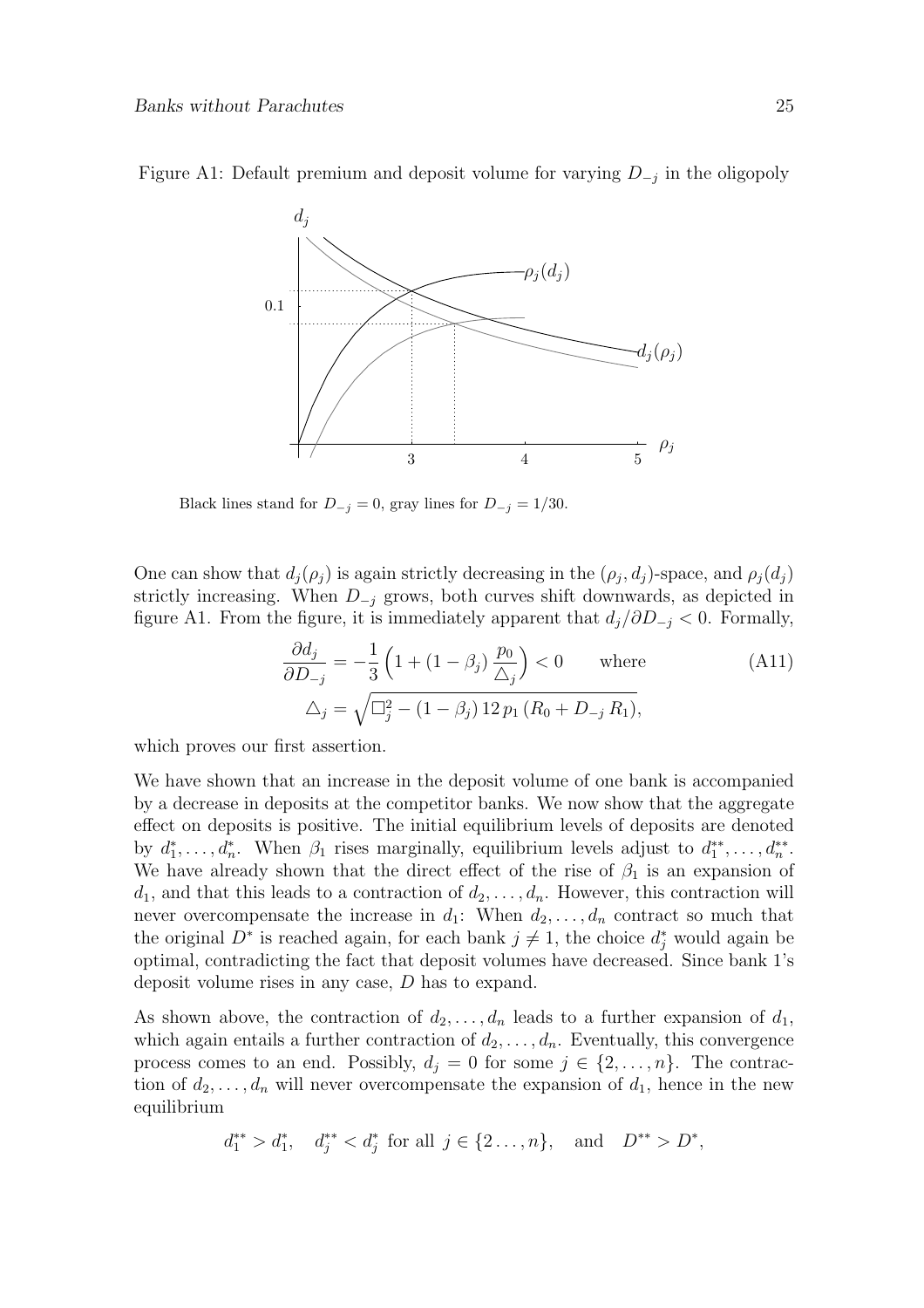which proves our second assertion.

**Proof** of proposition 2: The direct effects of an increase in  $\beta_1$  on bank 1 are as in the monopoly case:  $\rho_1$  declines and  $d_1$  rises. The effect on risk-taking  $y_1$  again depends on the supply elasticity of deposits. However, the elasticity of individual supply is *larger* than that of aggregate supply. The individual elasticity of bank 1 can be written as

$$
\varepsilon_1 = \frac{\partial d_1}{\partial R(D)} \frac{R(D)}{d_1} = \frac{1}{1 + \partial D_{-1}/\partial d_1} \frac{R}{R_1 d_1} > \frac{R}{R_1 D} = \varepsilon = \frac{\partial D}{\partial R(D)} \frac{R(D)}{D}.
$$

Hence the protected bank increases risk only if the aggregate supply elasticity of deposits is lower, and possibly considerably lower, than one.

The rise in  $d_1$  leads to a decrease in  $d_i$  (for  $j \neq 1$ ), as was shown in lemma 3. Bank 1 reacts by increasing its deposit volume even further, and so on. To assess the indirect effects on risk-taking and default premia, we have to analyze how the default premium  $\rho_i$  and risk  $y_i$  react to an increase in  $D_{-i}$ . Using the same procedure as above, we get (with  $\Delta_i$  as in (A11))

$$
\frac{\partial \rho_i}{\partial D_{-i}} = \frac{36 p_1 R_1 (1 - \beta_i)}{\Delta_i (\square_i + \triangle_i)^2} > 0,
$$
\n(A12)

$$
\frac{\partial y_i}{\partial D_{-i}} = \frac{R_1}{\Delta_i} > 0,\tag{A13}
$$

where  $\triangle$  is defined as above. Hence a decrease in the competitor banks' deposit volumes reinforces the direct effect on  $\rho_1$ , and tends to reduce  $y_1$ . For the competitor banks, the default premia and the risk-taking of banks  $j \neq 1$  increase in reaction to the rise in  $d_1$ . Again these effects are reinforced by indirect effects. This completes the proof of proposition 2.

### **A.2 Proofs for transparent banks**

#### **A.2.1 Monopoly**

**Proof** of lemma 4: Substituting for  $\rho(y)$  in (9), we get

$$
d_y = \frac{\beta + (1 - \beta) [p(y) + y p'(y)]}{2 R'(d) + d R''(d)} = \frac{\beta + (1 - \beta) [p(y) + y p'(y)]}{2 R'(d)}
$$

if  $R(d)$  is linear. Now if  $\beta$  is small, then  $p(y) + y p'(y) \approx 0$ . Hence, for  $\beta > 0$  we get

$$
d_y \approx \frac{\beta}{2 R'(d)} > 0,
$$

and  $d_y = 0$  for  $\beta = 0$ , which was to be shown.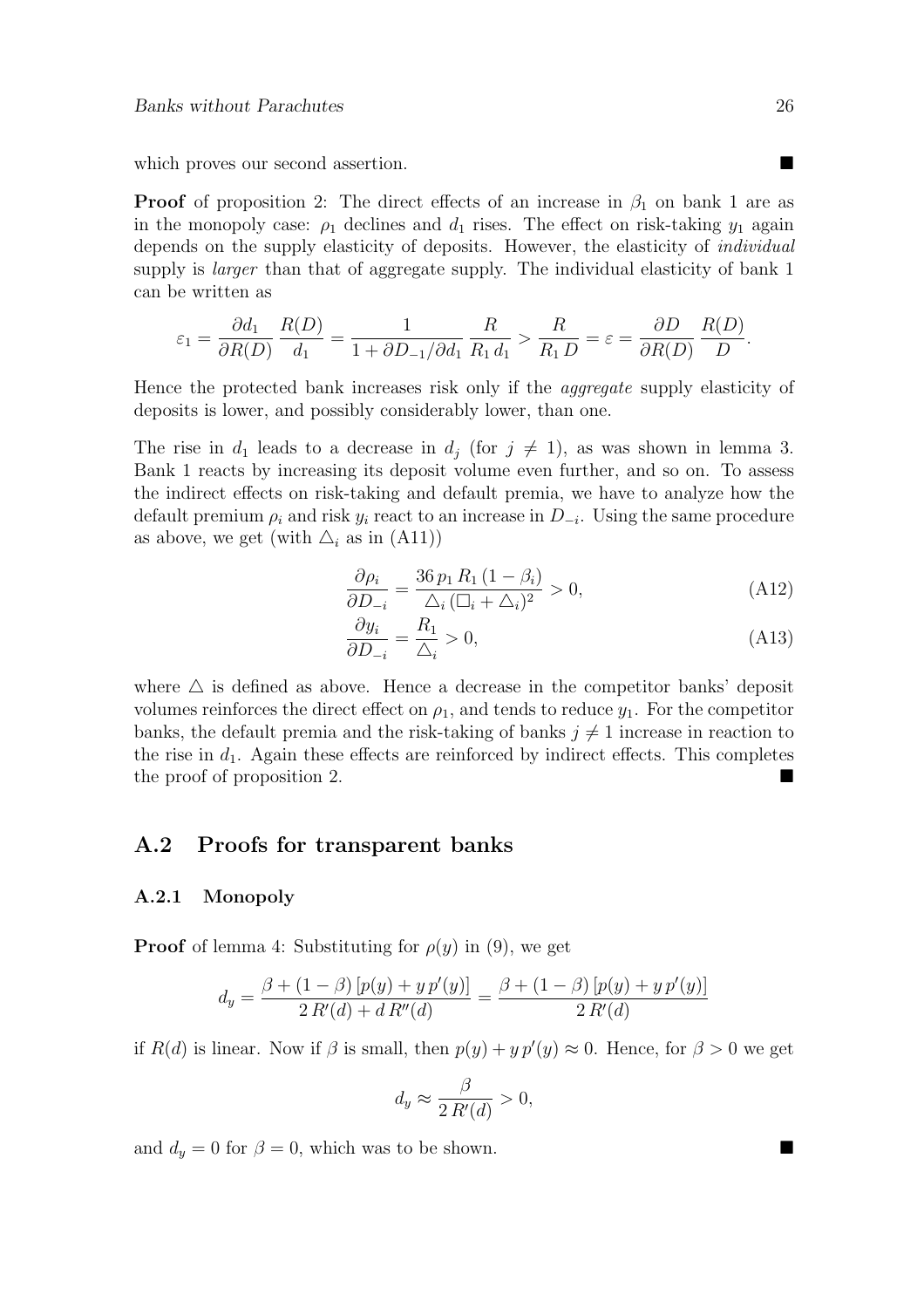

Figure A2: Risk level and deposit volume for varying  $\beta$  in the monopoly

Equilibria (i. e., intersections of curves pertaining to the same  $\beta$ ) are denoted by the solid black curve.

Figure A2 displays  $d(y)$  for varying  $\beta$ . As predicted,  $d(y)$  increases in the neighborhood of the first-best solution; it is locally constant only for  $\beta = 0$ .

**Proof** of lemma 5: The equation defining  $y(d)$  implicitly is

$$
0 = [p(y) + y p'(y)] [p(y) + \beta (1 - p(y))]^{2} - \beta p'(y) R(d).
$$
 (A14)

Taking the derivative with respect to d and assuming linear  $p(y)$  yields

$$
0 = y_d [2 p'(y) + y p''(y)] [p(y) + \beta (1 - p(y))]^2
$$
  
+ [p(y) + y p'(y)] 2 (1 - \beta) y\_d p'(y) [p(y) + \beta (1 - p(y))]  
- \beta (y\_d p''(y) R(d) + p'(y) R'(d))  
= y\_d [2 p'(y)] [p(y) + \beta (1 - p(y))]^2  
+ [p(y) + y p'(y)] 2 (1 - \beta) y\_d p'(y) [p(y) + \beta (1 - p(y))]  
- \beta (p'(y) R'(d)). \t(A15)

Solving for  $y_d$  and assuming that  $\beta$  is small and hence  $p(y) + y p'(y) \approx 0$ , we get

$$
y_d = \frac{\beta R'(d)}{2 [p(y) + \beta (1 - p(y))]^2}.
$$

If  $\beta > 0$ ,  $y_d > 0$ ; if  $\beta = 0$ ,  $y_d=0$ , which was to be proven.

Figure A2 displays the function  $y(d)$  for different choices of  $\beta$ .  $y(d)$  increases in d if  $\beta > 0$ ; it is globally constant if  $\beta = 0$ .

**Proof** of proposition 3: We have shown in lemmata 4 and 5 that the functions  $d(y)$  and  $y(d)$  are strictly increasing for small  $\beta$ . From the lemmata, we also know

 $\blacksquare$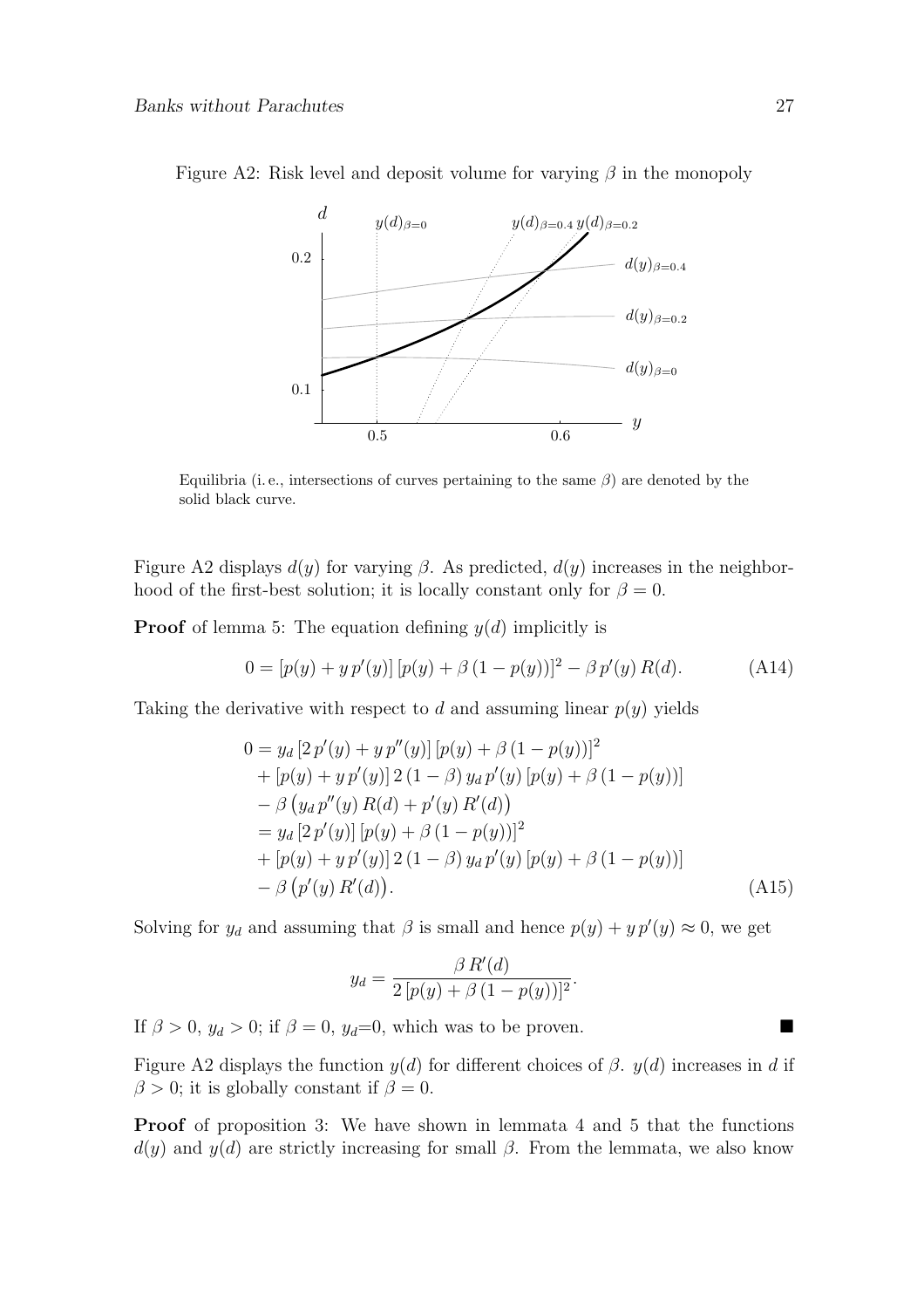what the two curves look like for  $\beta = 0$ :  $y(d)$  is a vertical line at the first-best risk choice, and  $d(y)$  is locally flat around the first-best y (see figure A2). We now show how these curves move in the  $(y, d)$ -space when  $\beta$  increases. Then we analyze the corresponding changes in the equilibrium values of  $y$  and  $d$ .

We first show that, ceteris paribus, the deposit volume d increases as  $\beta$  increases. Substituting  $\rho$  in (8) and taking the derivative with respect to  $\beta$  yields

$$
0 = y (p(y) + \beta (1 - p(y))) - R(d) - dR'(d),
$$
  
\n
$$
0 = y (1 - p(y)) - d_{\beta} (2 R'(d) + d R''(d)).
$$

For linear  $R(d)$ , we get

$$
d_{\beta} = \frac{y(1 - p(y))}{2 R'(d)} > 0.
$$

Hence the curve  $d(y)$  shifts upwards in the  $(y, d)$ -space (see figure A2). Next, we show that the curve  $y(d)$  shifts to the right as  $\beta$  rises. Applying the same procedure as above to  $(10)$ , we get

$$
0 = [p(y) + y p'(y)] [p(y) + \beta (1 - p(y))]^{2} - \beta p'(y) R(d),
$$
  
\n
$$
0 = y_{\beta} [2 p'(y) + y p''(y)] [p(y) + \beta (1 - p(y))]^{2}
$$
  
\n
$$
+ [p(y) + y p'(y)] 2 [p(y) + \beta (1 - p(y))] [1 - p(y) + y_{\beta} (1 - \beta) p'(y)]
$$
  
\n
$$
- R(d) [p'(y) + \beta p''(y) y_{\beta}].
$$
\n(A16)

If  $p(y)$  is linear and if  $\beta$  is not too large, so that  $p(y) + y p'(y) \approx 0$ , (A16) simplifies to

$$
0 = y_{\beta} [-2p(y)] [p(y) + \beta (1 - p(y))]^{2} + p(y) R(d),
$$
  
\n
$$
y_{\beta} = \frac{R(d)}{2 [p(y) + \beta (1 - p(y))]^{2}} > 0.
$$
\n(A17)

The changes in equilibrium values follow directly. Our findings imply that the curves  $y(d)$  and  $d(y)$  look as depicted in figure A2: Both curves are increasing, and  $y(d)$ is steeper than  $d(y)$  for small  $\beta$ . Shifting the two curves in the directions described above yields the desired result: both y and d must increase in equilibrium when  $\beta$ goes up.

The effect on  $\rho$  remains to be shown.  $\rho$  falls if  $[p(y) + \beta (1 - p(y))]$  rises. Therefore, we examine

$$
\frac{\partial [p(y) + \beta (1 - p(y))] }{\partial \beta} = y_{\beta} p'(y) + (1 - p(y)) - \beta y_{\beta} p'(y)
$$
  
= 1 - p(y) + (1 - \beta) y\_{\beta} p'(y)  
= 1 - p(y) + (1 - \beta) \frac{p'(y) R(d)}{2 [p(y) + \beta (1 - p(y))]^2}  

$$
\stackrel{\beta \approx 0}{\approx} 1 - p(y) - \frac{R(d)}{2 y p(y)}.
$$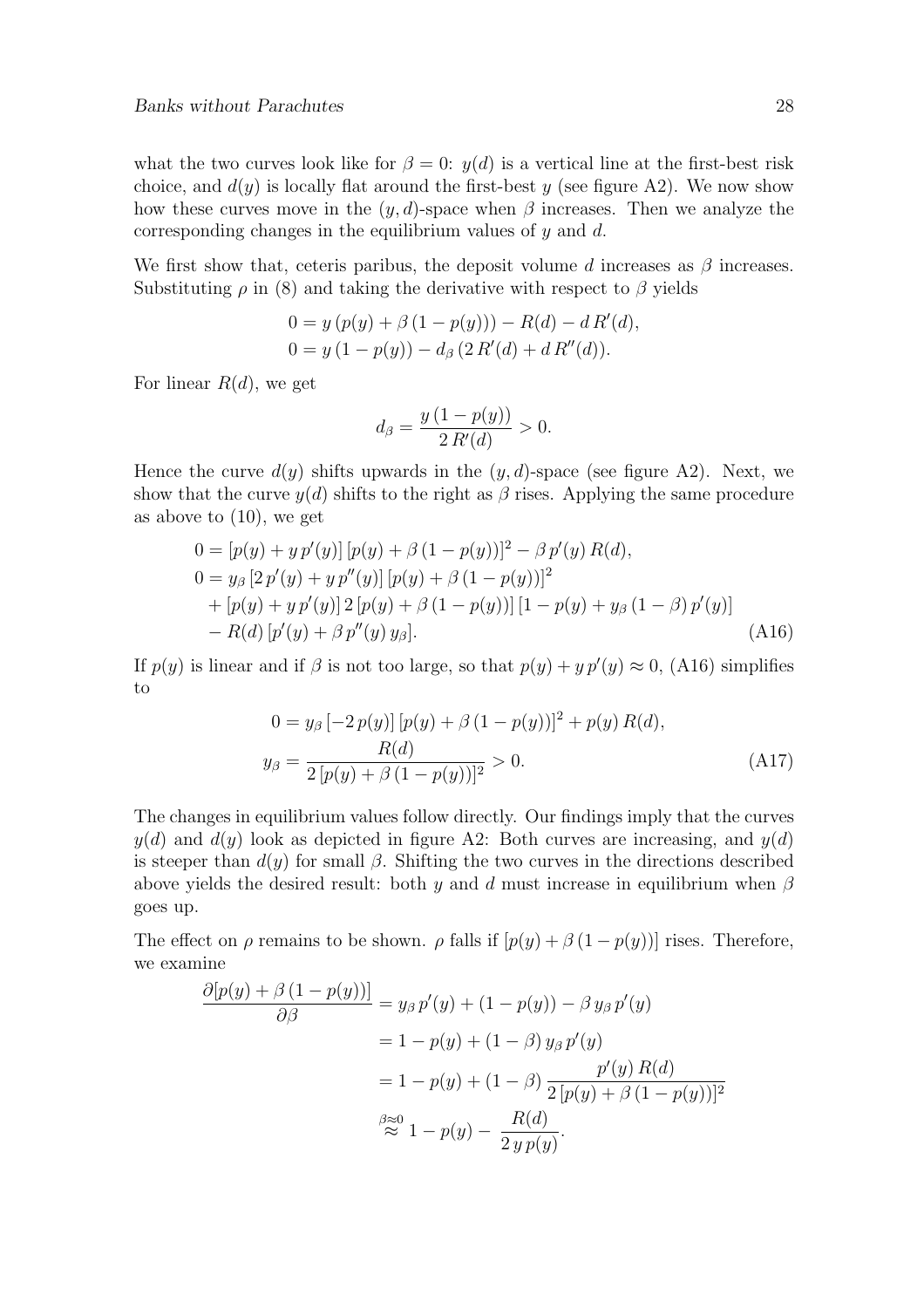

Figure A3: Deposit volume and risk for varying  $D_{-i}$  in the oligopoly

This figure is analogous to figure A1. The solid black curve shows the equilibria (i. e., the intersections of curves pertaining to the same  $D_{-j}$ .

This is positive whenever  $R(d)$  is small enough,

$$
R(d) < (1 - p(y)) \left( 2 \, y \, p(y) \right). \tag{A18}
$$

Note that this condition applies to the case where  $\beta$  is small and y close to the firstbest case. For larger  $\beta$ , (A18) may be overly restrictive. In numerical calculations (e. g., in the example  $p(y)=1-y$  and  $R(d) = d$ ),  $\rho$  rises with  $\beta$  globally, even when  $(A18)$  does not hold.  $\blacksquare$ 

#### **A.2.2 Oligopoly**

**Proof** of lemma 6: In order to derive the slope of the banks' reaction functions, we have to consider the simultaneous reactions of the optimal  $y_i$  and  $d_i$  to an increase in the competitors' deposit volume  $D_{-j}$ . The curves  $d_j(y_j)$  and  $y_j(d_j)$  are displayed in figure A2. It can be shown that both curves move downwards in the  $(y_i, d_j)$ -space as  $D_{-j}$  rises. This implies that in principle  $y_j$  and  $d_j$  could go up or down when competitors' deposits increase. However, as the following calculations will show,  $y_j$ unambiguously increases, whereas  $d_i$  decreases.

 $y_i$  and  $d_i$  are determined simultaneously by the following implicit equations:

$$
\frac{\partial \Pi_j}{\partial d_j} = 0 = y_j (p(y_j) + \beta_j (1 - p(y_j))) + R(d_j + D_{-j}) + d_j R'(d_j + D_{-j}), \quad \text{(A19)}
$$
  
\n
$$
\frac{\partial \Pi_j}{\partial y_j} = 0 = (p(y_j) + y_j p'(y_j)) (p(y_j) + \beta_j (1 - p(y_j)))^2 - \beta_j p'(y_j) R(d_j + D_{-j}).
$$
\n(A20)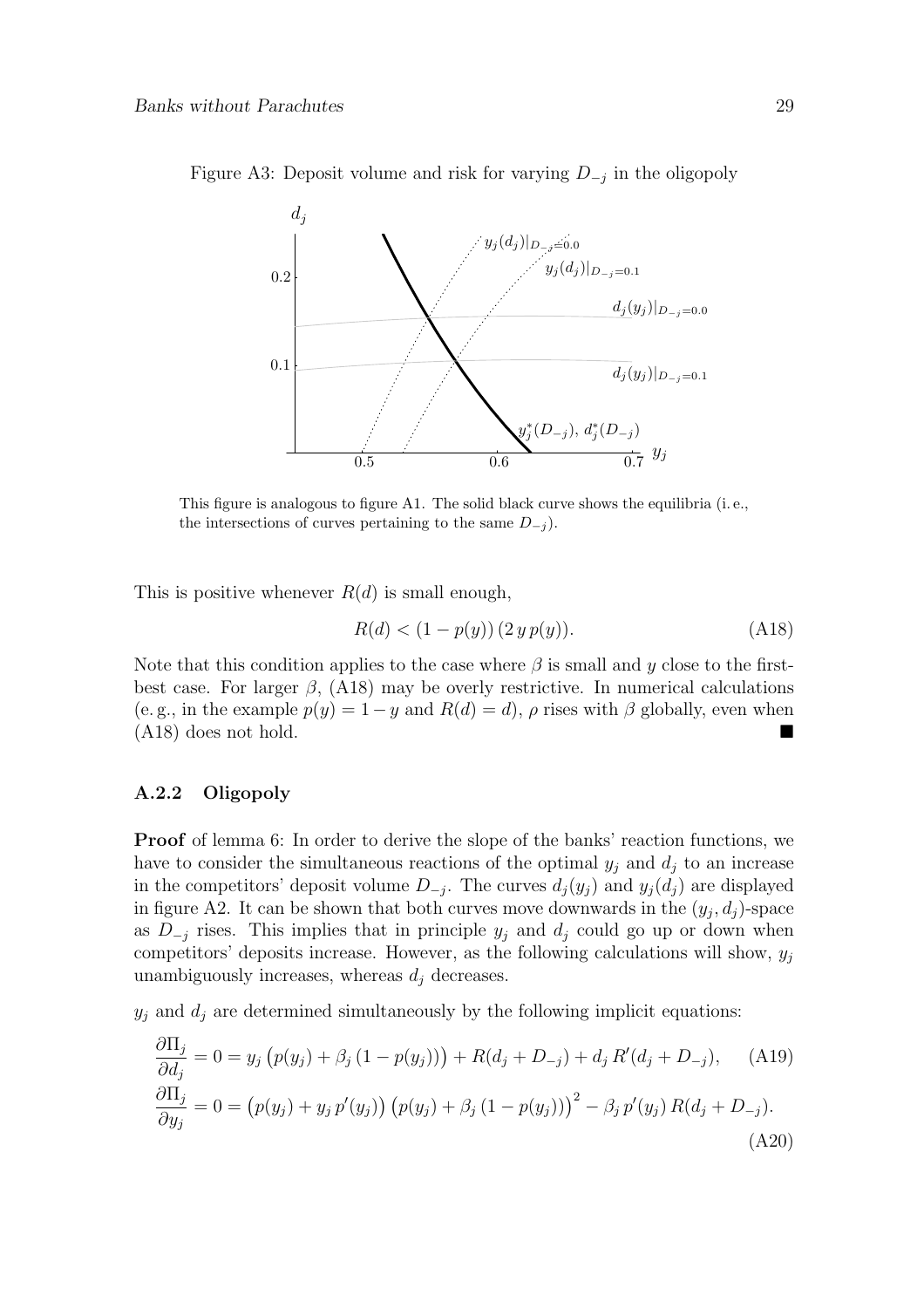Generally, if we have two equations,  $F(y, d, \epsilon) = 0$  and  $\tilde{F}(y, d, \epsilon) = 0$ , that implicitly define a dependence  $d(\epsilon)$ , then the implicit function theorem implies that

$$
\frac{\partial d}{\partial \epsilon} = \frac{F_y \tilde{F}_{\epsilon} - F_{\epsilon} \tilde{F}_y}{F_d \tilde{F}_y - F_y \tilde{F}_d}.
$$

Applied to equations (A19) and (A20), we get

$$
\frac{\partial d_j}{\partial D_{-j}} = -\frac{(1-\beta_j)\big( [5\beta_j+4(1-\beta_j)p(y_j)]p(y_j) + [\beta_j+2(1-\beta_j)p(y_j)]y_jp'(y_j) \big) + \beta_j^2}{(1-\beta_j)\big( [11\beta_j+8(1-\beta_j)p(y_j)]p(y_j) + [3\beta_j+4(1-\beta_j)p(y_j)]y_jp'(y_j) \big) + 3\beta_j^2}.
$$

With  $\beta_i$  small, we get

$$
\frac{\partial d_j}{\partial D_{-j}} \approx -\frac{1}{2} < 0. \tag{A21}
$$

This proves the first part of the lemma.

We still have to show that the aggregate effect on deposits is positive. The argument here is completely analogous to the one used in the proof of lemma 3, and is therefore skipped. This completes the proof.  $\blacksquare$ 

**Proof** of proposition 4: Lemma 6 states that competitors react to an expansion of  $d_1$  by contracting  $d_i$ . From the point of view of bank 1, the interest rate on the deposit market can be described by a function  $R(d_1)$ , which incorporates the other banks' reactions to bank 1's behavior. Since  $D$  is larger in the new equilibrium (cf. lemma 6),  $R(d_1)$  has a positive slope, just as  $R(D)$ . Therefore, the results for bank 1 from proposition 4 follow directly from proposition 3 if one replaces  $R(d)$  with  $\tilde{R}(d)$ . Hence  $y_1$  and  $d_1$  increase, whereas  $\rho_1$  decreases (for  $R(d_1)$  small enough).

From the point of view of the competitor banks, an increase in  $\beta_1$  is equivalent to a rise in  $D_{-i}$ . Therefore, the reaction of  $d_i$  is already described by lemma 6. Using a procedure similar to the one above, one can also derive the reaction of  $y_i$ :

$$
\frac{\partial y}{\partial \epsilon} = \frac{F_d \tilde{F}_{\epsilon} - F_{\epsilon} \tilde{F}_d}{F_y \tilde{F}_d - F_d \tilde{F}_y},
$$
\n
$$
\frac{\partial y_j}{\partial D_{-j}} = \frac{\beta_j R'(D)}{(1 - \beta_j) \left( [11\beta_j + 8(1 - \beta_j) p(y_j)] p(y_j) + [3\beta_j + 4(1 - \beta_j) p(y_j)] y_j p'(y_j) \right) + 3\beta_j^2}.
$$

With  $\beta_i$  small (and hence  $y_i$  close to the first-best), we get

$$
\frac{\partial y_j}{\partial D_{-j}} \approx \beta_j \, \frac{R'(D)}{4 \, p(y_j)^2} > 0
$$

as long as  $\beta > 0$ . Hence  $y_j$  increases in reaction to the increase in  $d_1$ . If  $\beta = 0$ , risk-taking does not change at all; in that case, competitor banks always choose the first-best risk level, independent of other banks' behavior. The reaction of  $\rho_i$  is obvious. Because the risk level  $y_i$  rises and  $\beta_i$  remains constant, the default premium  $\rho_j$  must also rise. This completes the proof of the proposition.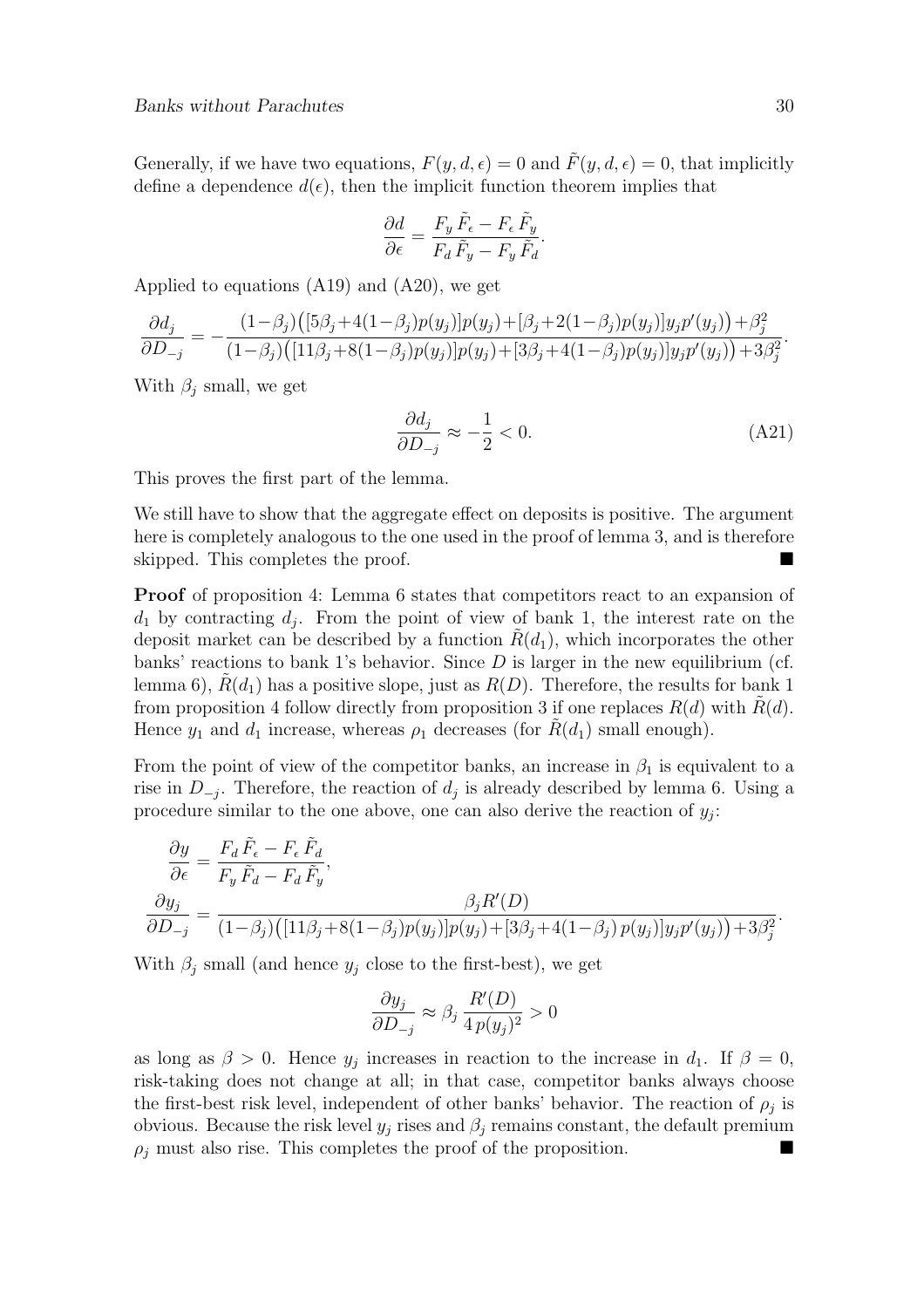### **References**

- ALLEN, F., AND D. GALE (2000): Comparing Financial Systems. Cambridge and London: MIT Press.
	- (2004): "Competition and Financial Stability," Journal of Money, Credit, and Banking, 36(3), 453–480.

Bank for International Settlements (2002): "72nd Annual Report," Basel.

- Barth, J. R., G. Caprio, and R. Levine (2001): "Banking Systems Around the Globe: Do Regulations and Ownership Affect Performance and Stability?," in Prudential Supervision: What Works and What Doesn't, ed. by F. S. Mishkin, pp. 31–88. Chicago and London: The University of Chicago Press.
- $-$  (2004): "Bank Regulation and Supervision: What Works Best?," *Journal* of Financial Intermediation, 13, 205–248.
- BECK, T., A. DEMIRGUC-KUNT, AND R. LEVINE (2003): "Bank Concentration and Crises," NBER Working Paper No. 9921.
- BENSTON, G. J., W. C. HUNTER, AND L. D. WALL (1995): "Motivations for Bank Mergers and Acquisitions: Enhancing the Deposit Insurance Put Option versus Earnings Diversification," Journal of Money, Credit, and Banking, 27(3), 777–788.
- BOYD, J. H., AND G. DE NICOLO<sup>'</sup> (2004): "The Theory of Bank Risk Taking and Competition Revisited," Journal of Finance, forthcoming.
- BOYD, J. H., AND M. GERTLER (1994): "The Role of Large Banks in the Recent U.S. Banking Crisis," Federal Reserve Bank of Minneapolis Quarterly Review, 18(1), 2–21.
- BOYD, J. H., AND S. L. GRAHAM (1991): "Investigating the Banking Consolidation Trend," Federal Reserve Bank of Minneapolis Quarterly Review, 15(2), 3–15.
- CAMINAL, R., AND C. MATUTES (2002): "Market Power and Banking Failures," International Journal of Industrial Organization, 20(9), 1341–1361.
- Canoy, M., M. van Dijk, J. Lemmen, R. de Mooij, and J. Weigand (2001): "Competition and Stability in Banking," CPB Netherlands Bureau for Economic Policy Analysis Document No. 015.
- Caprio, G., and M. S. Martinez Peria (2000): "Avoiding Disaster: Policies to Reduce the Risk of Banking Crises," Egyptian Center for Economic Studies, Working Paper, No. 47.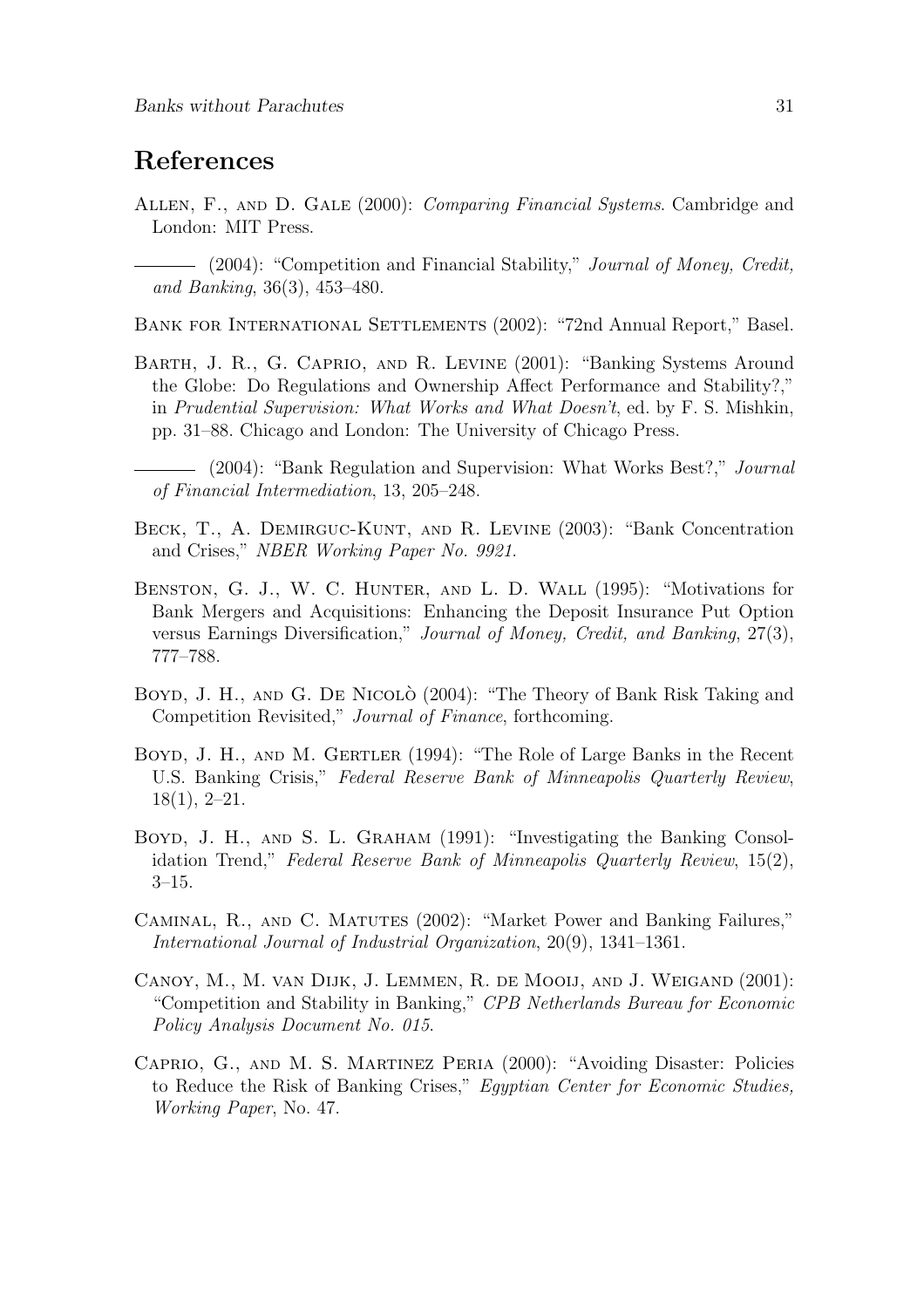- Carletti, E., and P. Hartmann (2003): "Competition and Stability: What's Special about Banking?," in Monetary History, Exchange Rates and Financial Markets: Essays in Honour of Charles Goodhart, ed. by P. Mizen, pp. 202–229. Cheltenham: Elgar.
- CORDELLA, T., AND E. L. YEYATI (2002): "Financial Opening, Deposit Insurance, and Risk in a Model of Banking Competition," European Economic Review, 46(3), 471–485.
	- (2003): "Bank Bailouts: Moral Hazard vs. Value Effect," *Journal of Fi*nancial Intermediation, 12, 300–330.
- DE NICOLÒ, G., P. BARTHOLOMEW, J. ZAHAM, AND M. ZEPHIRIN (2003): "Bank Consolidation, Conglomeration and Internationalization: Trends and Implications for Financial Risk.," International Monetary Fund Working Paper, No. 03-158.
- DEMIRGUC-KUNT, A., AND E. DETRAGIACHE (1999): "Financial Liberalization and Financial Fragility," in Proceedings of the World Bank Conference on Development Economics, ed. by B. Pleskovic, and J. E. Stiglitz. Washington D.C.: The World Bank.
	- (2002): "Does Deposit Insurance Increase Banking System Stability? An Empirical Investigation," Journal of Monetary Economics, 49(7), 1373–1406.
- Demirguc-Kunt, A., L. Laeven, and R. Levine (2004): "Regulations, Market Structure, Institutions, and the Cost of Financial Intermediation," Journal of Money, Credit, and Banking, 36(3), 593–622.
- Erlenmaier, U., and H. Gersbach (2001): "The Funds Concentration Effect and Discriminatory Bailout," CESifo Working Paper, No. 591.
- Flannery, M. J., and S. M. Sorescu (1996): "Evidence of Bank Market Discipline in Subordinated Debenture Yields: 1983-1991," Journal of Finance, 51(4), 1347–1377.
- Fukao, M. (2003a): "Financial Sector Profitability and Double-Gearing," in NBER Conference Report Series, ed. by M. B. et al. Chicago and London: The University of Chicago Press.

- HELLMANN, T., K. MURDOCH, AND J. STIGLITZ (2000): "Liberalization, Moral Hazard in Banking and Prudential Regulation: Are Capital Requirements Enough?," American Economic Review, 90(1), 147–165.
- Hunter, W. C., and L. D. Wall (1989): "Bank Merger Motivations: A Review of the Evidence and an Examination of Key Target Bank Characteristics," Federal Reserve Bank of Atlanta Economic Review, September, 2–19.

<sup>(2003</sup>b): "Weakening Market and Regulatory Discipline in the Japanese Financial System," Mimeo.